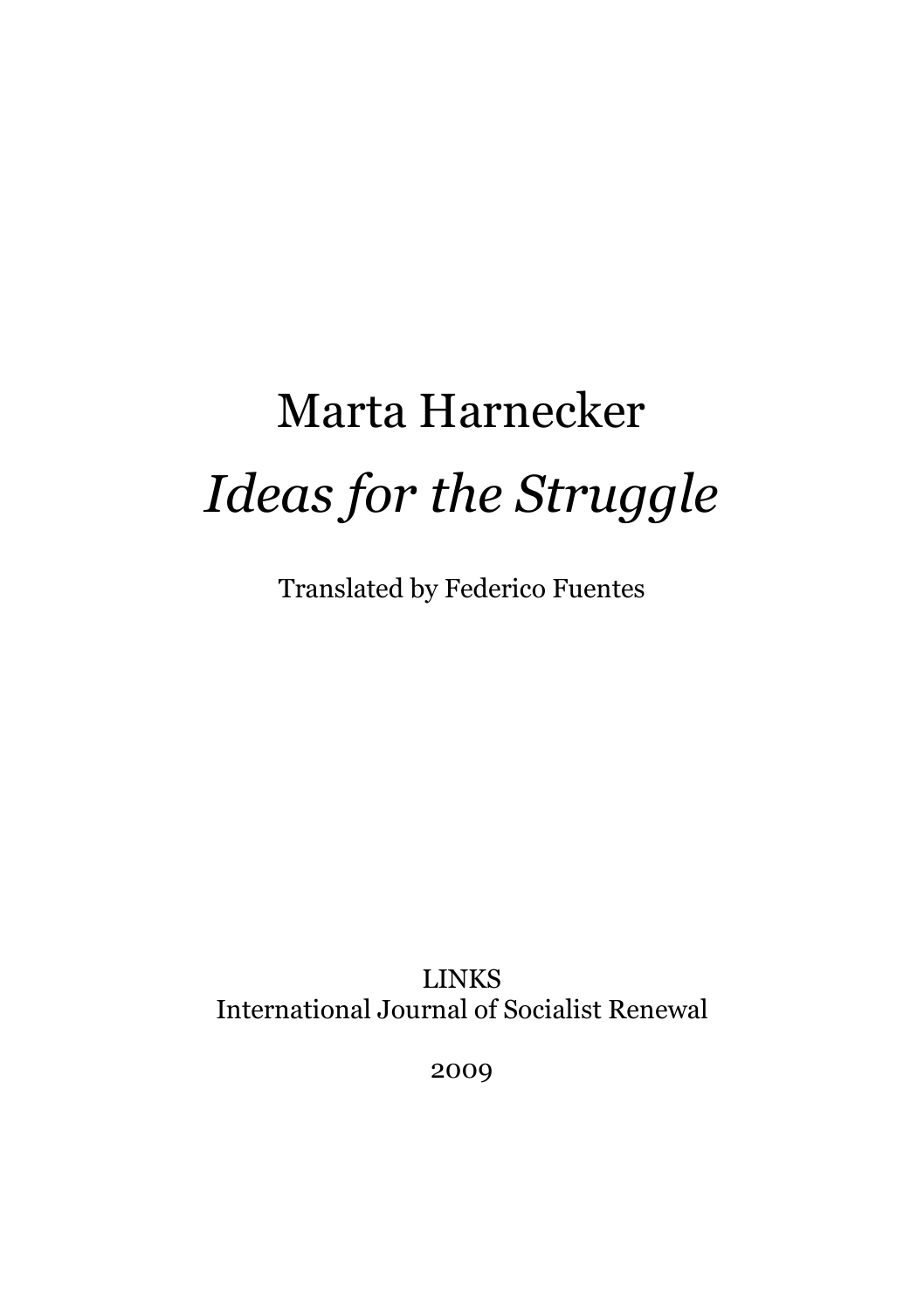#### **Bibliography of Marta Harnecker's works on this theme**

*La izquierda después de Seattle*, Siglo XXI España, 2002.

*La izquierda en el umbral del Siglo XXI. Haciendo posible lo imposible*, México, Siglo XXI Editores, 1999; España, Siglo XXI Editores, 1ª ed., 1999, 2ª ed., 2000 y 3ª ed., 2000; Cuba, Editorial de Ciencias Sociales, 2000; Portugal, Campo das Letras Editores, 2000; Brasil, Paz e Terra, 2000; Italia, Sperling and Küpfer Editori, 2001; Canadá (francés), Lantôt Éditeur, 2001; El Salvador, Instituto de Ciencias Políticas y Administrativas Farabundo Martí, 2001.

#### *Hacia el Siglo XXI, La izquierda se renueva*, Quito, Ecuador, CEESAL, 1991

*Vanguardia y crisis actual or Izquierda y crisis actual*, Siglo XXI España, 1990. Under the title *Vanguardia y crisis actual*: Argentina, Ediciones de Gente Sur, 1990; Uruguay, TAE Editorial, 1990; Chile, Brecha, 1990; Nicaragua, Barricada, 1990. Under the title *Izquierda y crisis actual*: México, Siglo XXI Editores, 1990; Perú, Ediciones Amauta, 1990; Venezuela, Abre Brecha, 1990; Dinamarca, Solidaritet, 1992.

**Marta Harnecker** is originally from Chile, where she participated in the revolutionary process of 1970-1973. She has written extensively on the Cuba Revolution and on the nature of socialist democracy. She now lives in Caracas and is a participant in the Venezuelan revolution.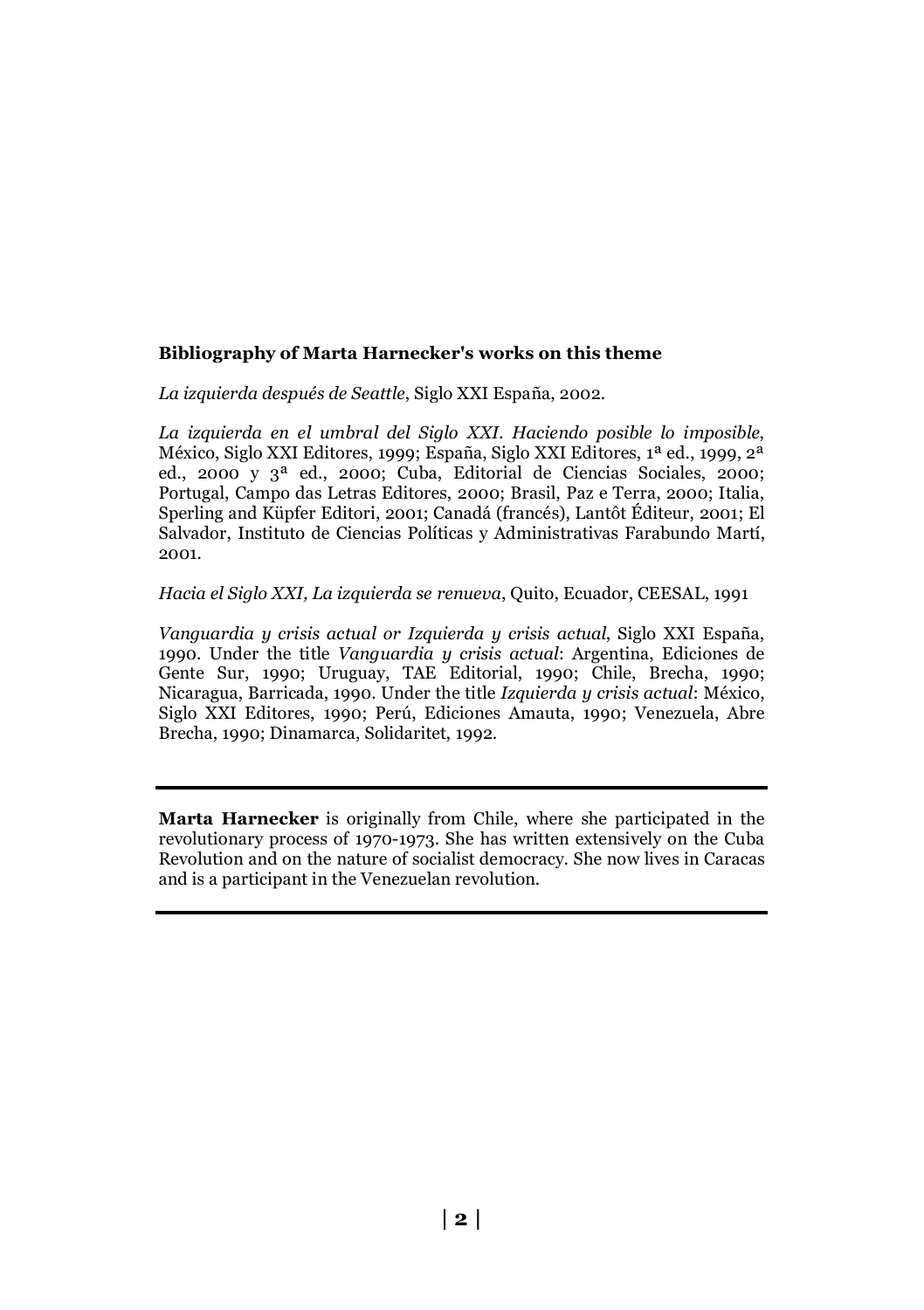# **Insurrections or revolutions? The role of the political instrument**

1. The recent popular uprisings at the turn of the 21st century that have rocked numerous countries such as Argentina and Bolivia—and, more generally, the history of the multiple social explosions that have occurred in Latin America and the rest of the world—have undoubtedly demonstrated **that the initiative of the masses, in and of itself, is not enough to defeat ruling regimes**.

2. Impoverished urban and country masses, lacking a welldefined plan, have risen up, seized highways, towns and neighbourhoods, ransacked stores and stormed parliaments, but despite achieving the mobilisation of hundreds of thousands of people, **neither the size nor their combativeness have been enough to develop from popular insurrection into revolution**. They have overthrown presidents, but they haven't been able to conquer power and initiate a process of deep social transformations.

3. On the other hand, the history of triumphant revolutions clearly demonstrates what can be achieved when there is **a political instrument capable of raising an alternative national program that unifies the struggles of diverse social actors behind a common goal**; that helps to cohere them and elaborate a path forward for these actors based on an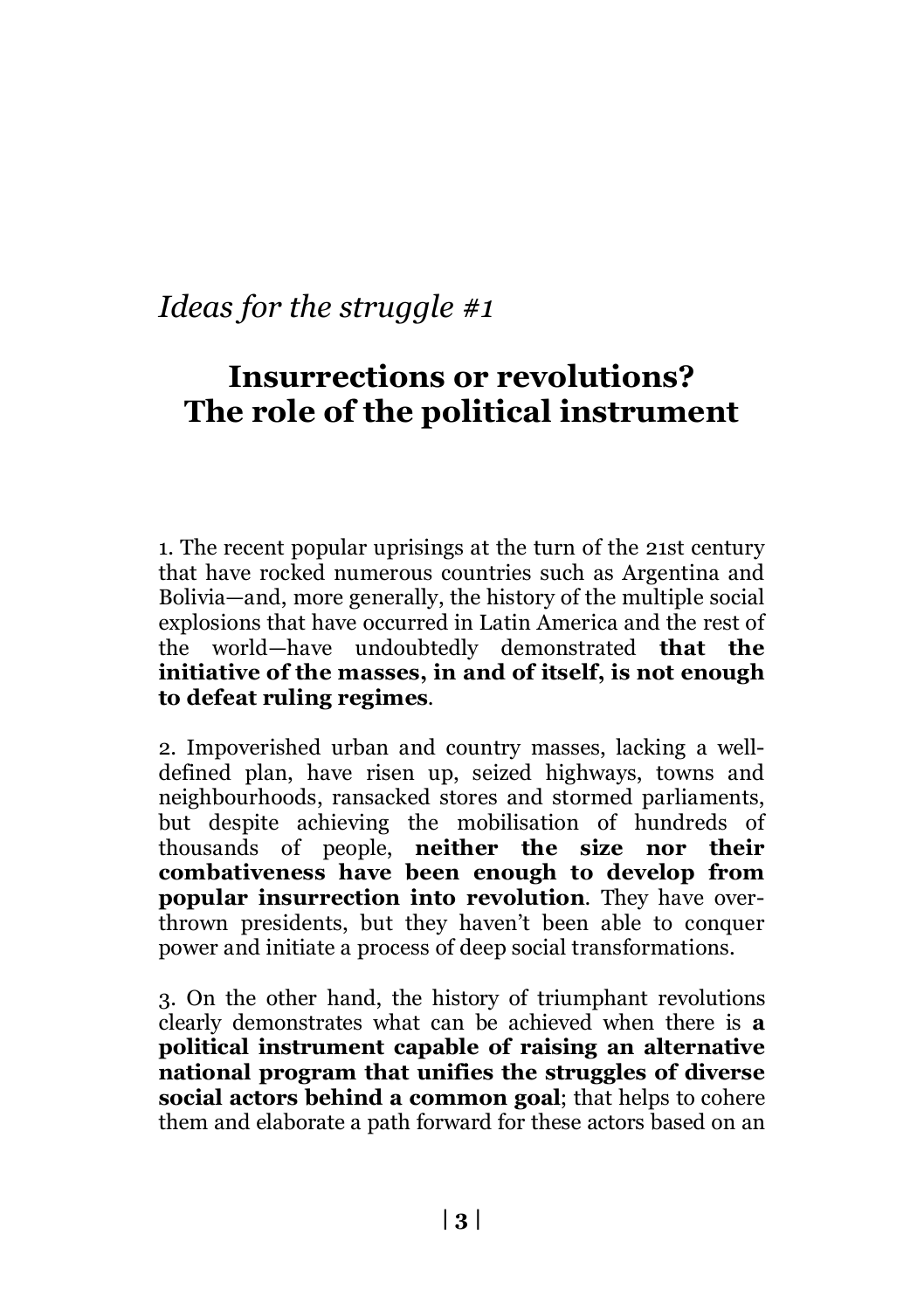analysis of the existent balance of forces. Only in this manner can actions be carried out at the right place and right time, always seeking out the weakest link in the enemy's chain.

4. This political instrument is like a piston that compresses steam at the decisive moment and—without wasting any energy—‑converts it into a powerful force.

5. In order for political action to be effective, so that protests, resistance and struggles are really able to change things, **to convert insurrections into revolutions, a political instrument capable of overcoming the dispersion and fragmentation of the exploited and the oppressed is required**, one that can create spaces to bring together those who, in spite of their differences, have a common enemy; that is able to strengthen existing struggles and promote others by orientating their actions according to a thorough analysis of the political situation; that can act as an instrument for cohering the many expressions of resistance and struggle.

6. We are aware that there are a number of apprehensions towards such ideas. There are many who are not even willing to discuss them. Such positions are adopted because they associate this idea with the anti-democratic, authoritarian, bureaucratic and manipulating political practices that have characterised many left parties.

7. I believe **it is fundamental that we overcome this subjective barrier and understand** that when we refer to a political instrument, **we are not thinking of just any political instrument**, we are dealing with political instrument adjusted to the new times, an instrument that we must built together.

8. However, in order to create or remodel this new political instrument, **the left has to change its political culture**  and its vision of politics. This cannot be reduced to institutional political disputes for control over parliament or local governments; to approving laws or winning elections. In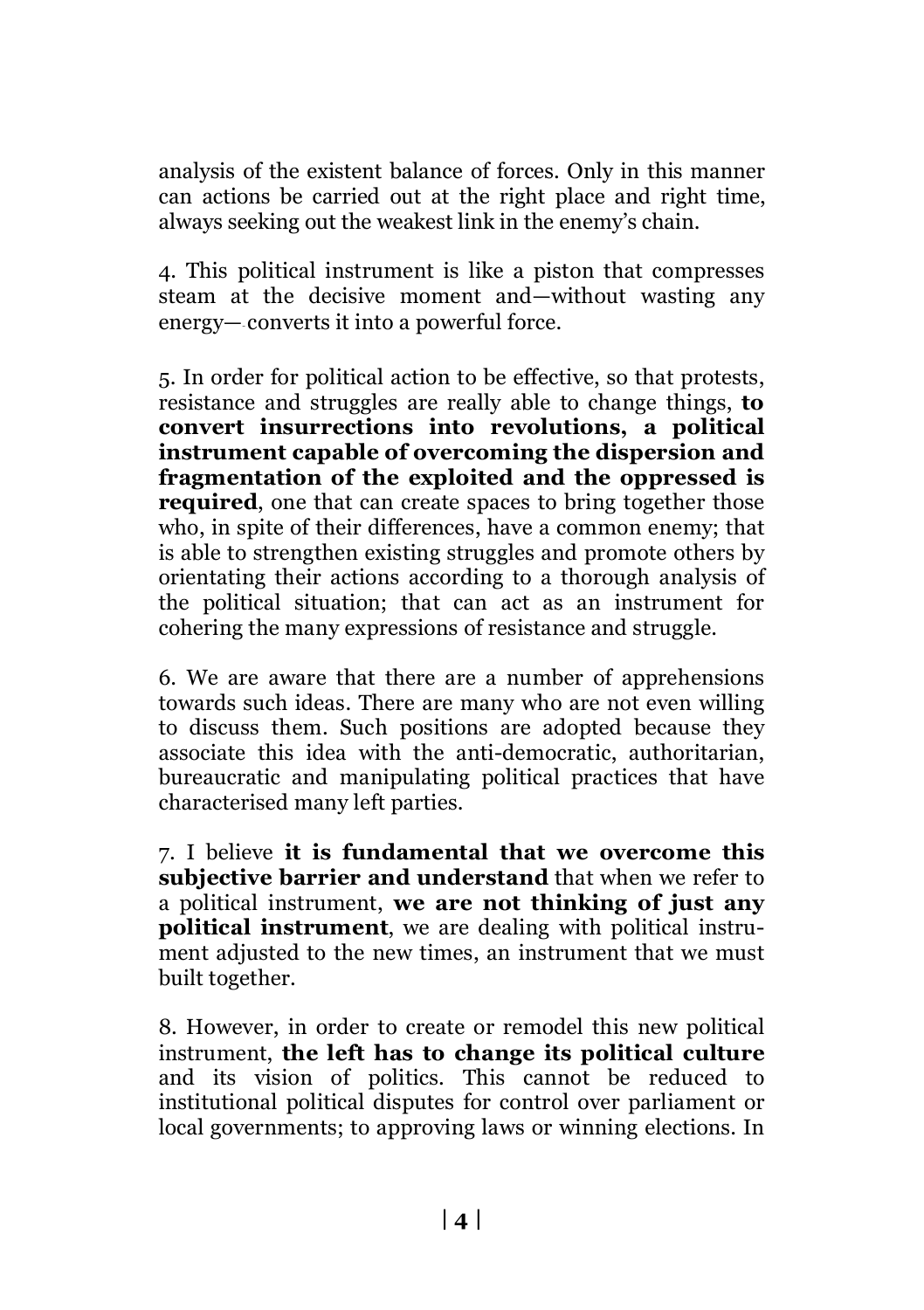this conception of politics, the popular sectors and their struggles are completely ignored. Neither can politics be limited to the art of what is possible.

9. For the left, politics must be the art of making possible the impossible. And we are not talking about a voluntarist declaration. We are talking about **understanding politics as the art of constructing a social and political force capable of changing the balance of force in favour of the popular movement, so as to make possible in the future that which today appears impossible**.

10. We have to think of politics as the art of constructing forces. We have to overcome the old and deeply-rooted mistake of trying to build a political force without building a social force.

11. Unfortunately, there is still a lot of revolutionary phasemongering among our militants; too much radicalism in their statements. I am convinced that **the only way to radicalise a given situation is through the construction of forces.** Those whose words are filled with demands for radicalisation must answer the following question: What are you doing to construct the political and social force necessary to push the process forward?

12. But this **construction of forces cannot occur spontaneously**, only popular uprisings happen spontaneously. **It needs a protagonist**.

13. And I envisage this political instrument as an organisation capable of raising a national project that can unify and act as a compass for all those sectors that oppose neoliberalism. As a space that directs itself towards the rest of society, that respects the autonomy of the social movements instead of manipulating them, and whose militants and leaders are true popular pedagogues, capable of stimulating the knowledge that exists within the people—derived from their cultural traditions, as well as acquired in their daily struggles for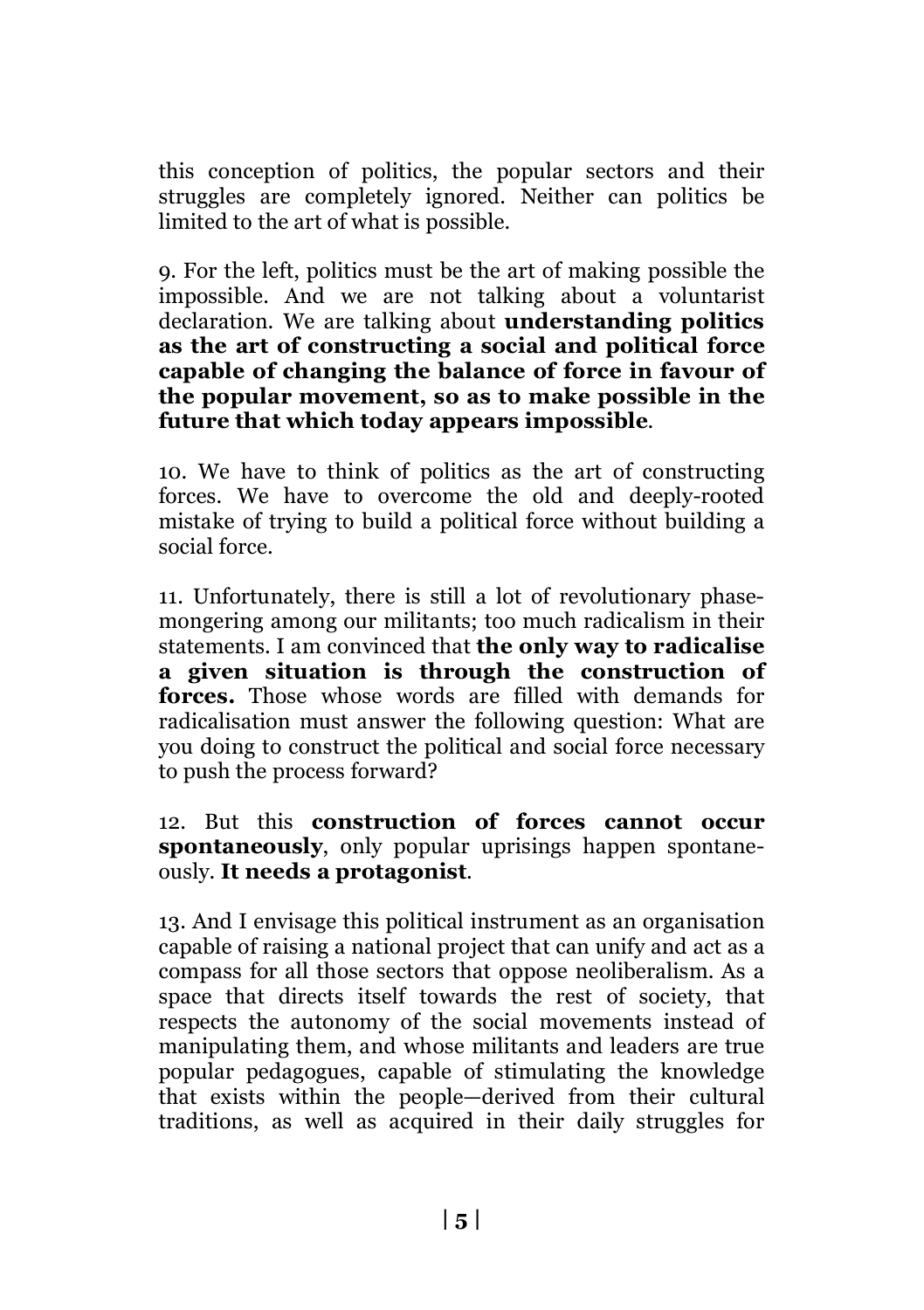survival—through the fusion of this knowledge with the most all-encompassing knowledge that the political organisation can offer. An orientating and cohering instrument at the service of the social movements.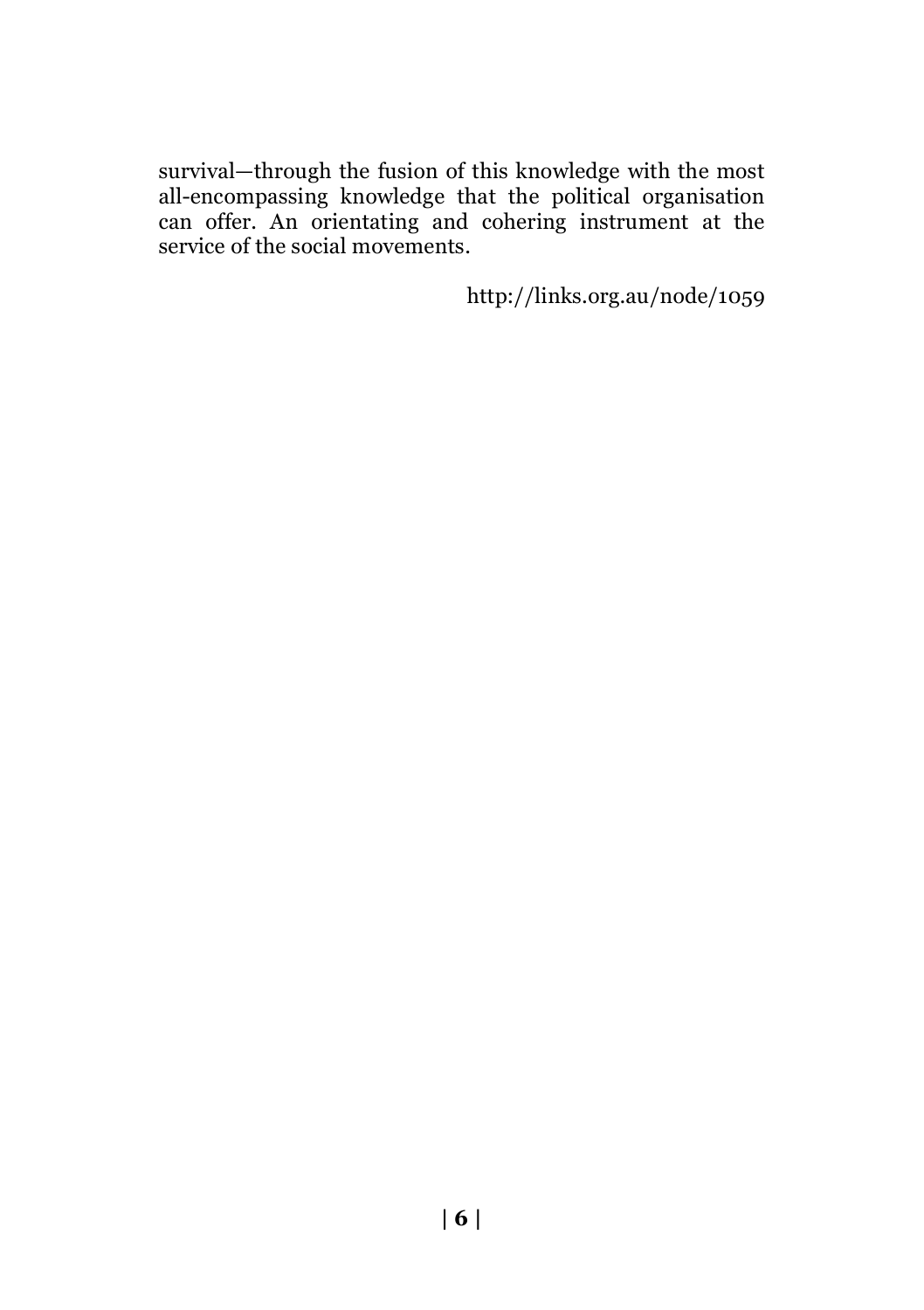## **Convince, not impose**

1. Popular movements and, more generally, the different social protagonists who today are engaged in the struggle against neoliberal globalisation both at the international and national levels **reject, with good reason, attitudes that aim to impose hegemony or control on movements**. They don't accept the steamroller policy that some political and social organisations tended to use that, taking advantage of their position of strength and monopolising political positions, attempt to manipulate the movement. **They don't accept the authoritarian imposition of a leadership from above**; they don't accept attempts made to lead movements by simply giving orders, no matter how correct they are.

2. Such attitudes, instead of bringing forces together, have the opposite effect. On the one hand, it creates discontent in the other organisations; they feel manipulated and obligated to accept decisions in which they've had no participation; and on the other hand, it reduces the number of potential allies, given that an organisation that assumes such positions is incapable of representing the real interests of all sectors of the population and often provokes mistrust and scepticism among them.

3. But **to fight against positions that seek to impose hegemony does not mean renouncing the fight to win hegemony**, which is nothing else but attempting to win over, to persuade others of the correctness of our criteria and the validity of our proposals.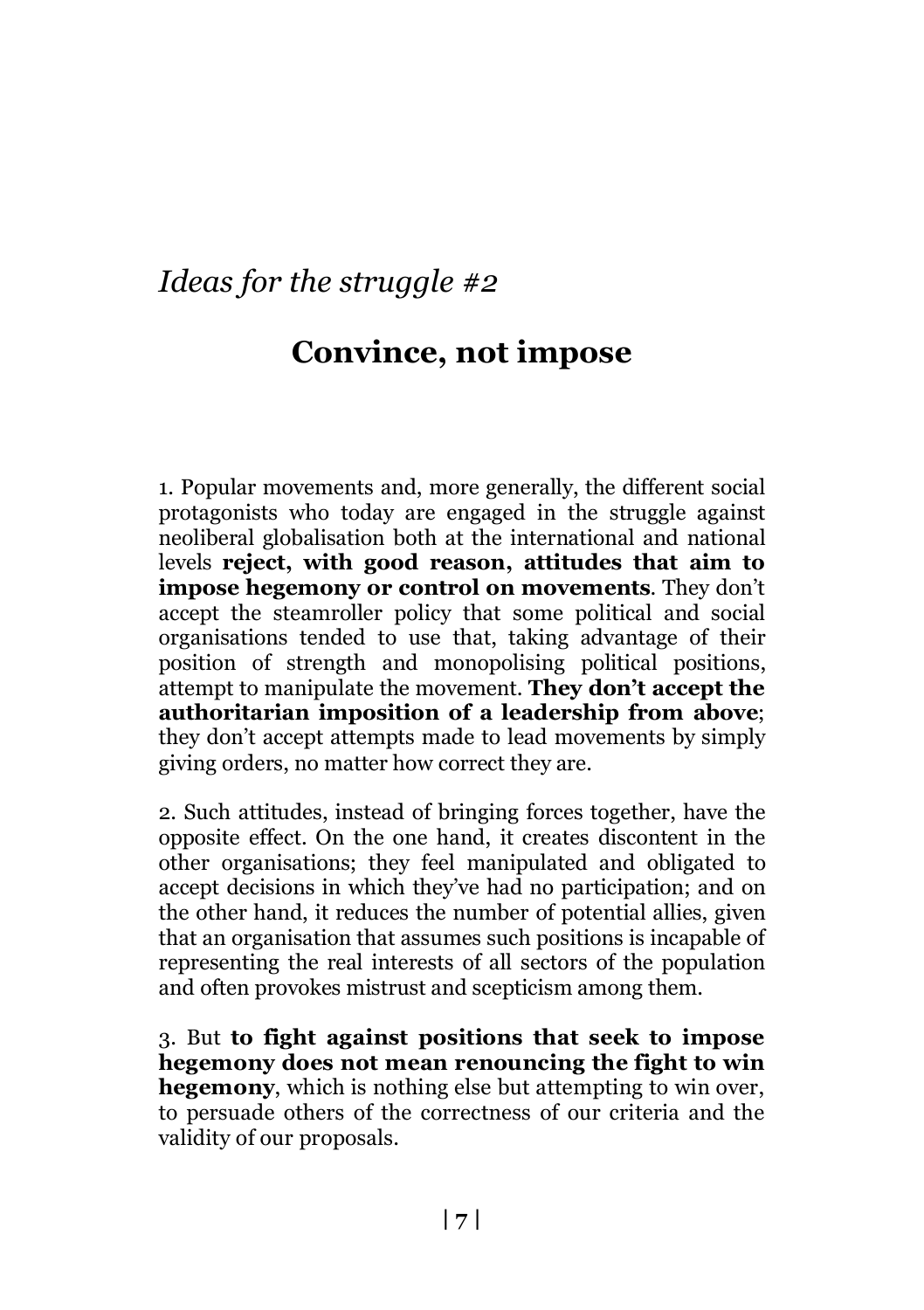4. **To win hegemony doesn't require having many people in the beginning**, a few is enough. The hegemony reached by Movimiento 26 de Julio (July 26 Movement) led by Fidel Castro in Cuba, seems to us to be a sufficiently convincing example of this.

5. More important than creating a powerful party with a large number of militants is to raise a political project that reflects the population's most deeply felt aspirations, and thus win their minds and hearts. **What is important is that its politics succeeds in procuring the support of the masses and consensus in the majority of society**.

6. **Some parties** boast about the large numbers of militants they have, but, in fact, **they only lead their members**. They key is not whether the party is large or small; what matters is that the people feel they identify with its proposals.

7. **Instead of imposing and manipulating, what is necessary is convincing and uniting** all those who feel attracted to the project to be implemented. And you can only unite people if the others are respected, if you are willing to share responsibilities with other forces.

8. Today, important sectors of the left have come to understand that their hegemony will be greater when they succeed in bringing more people behind their proposals, even if they may not do so under their banner. We have to abandon the old-fashioned and mistaken practice of demanding intellectual property rights over organisations that dare to hoist their own banner.

9. If an important number of grassroots leaders are won over to these ideas, then it is assures that these ideas will more effectively reach the different popular movements. It is also important to win over distinguished national personalities to the project, because they are public opinion makers and will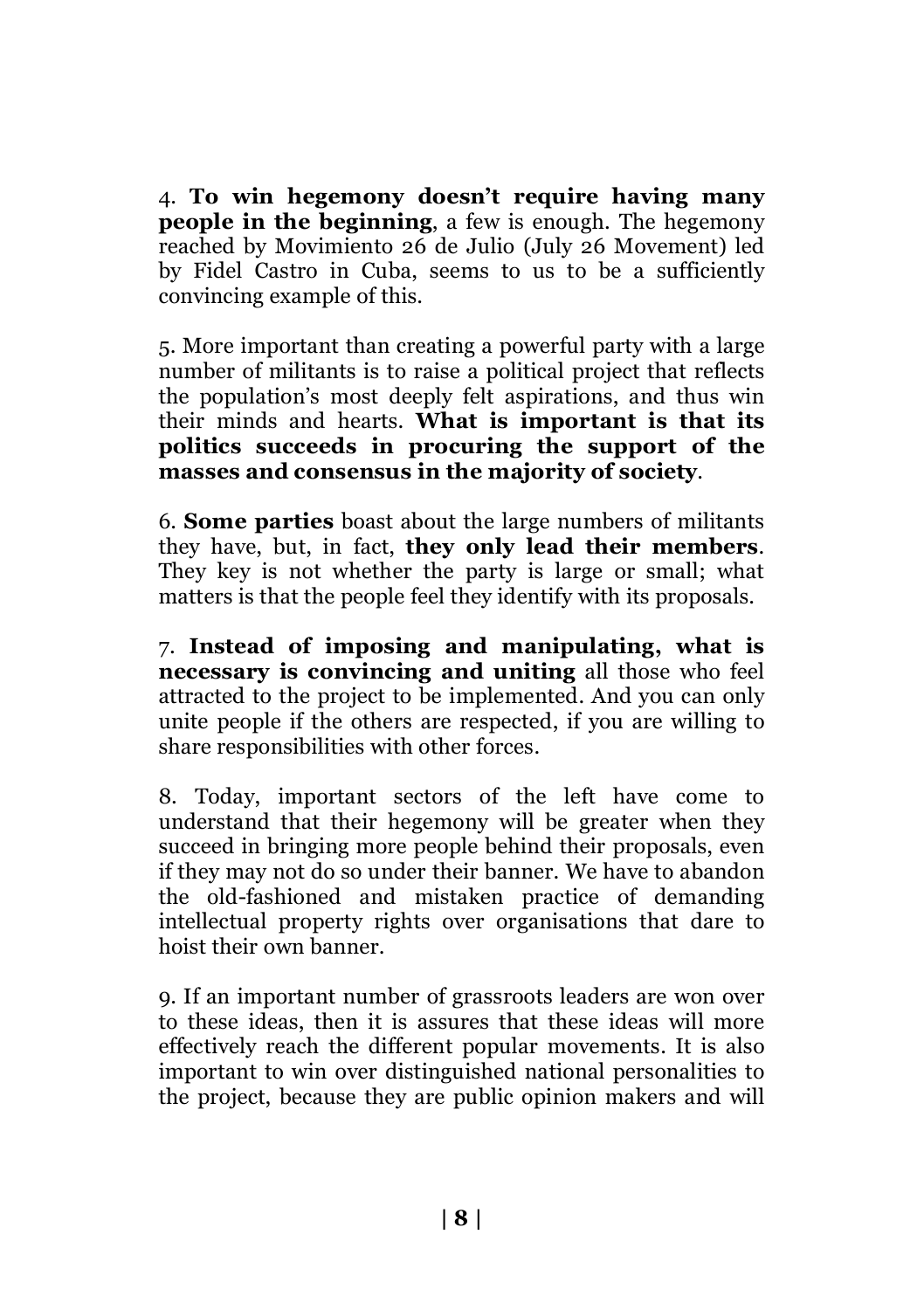be effective instruments for promoting the proposals and winning over new supporters.

10. We believe that a good way to measure hegemony obtained by an organisation is to examine the **number of natural leaders and personalities that have taken up its ideas** and, in general, the number of people who identify with them.

11. The level of hegemony obtained by a political organisation cannot be measured by the number of political positions that have been won. What is fundamental is that those who occupy leading positions in diverse movements and organisations take up as their own and **implement the proposals elaborated by the organisation, despite not belonging to it**.

12. A test for any political organisation that declares itself not as not wanting to impose hegemony or control is **being capable of proposing the best people for different positions**, whether they are members of that very party, are independent or are members of other parties. The credibility among the people of a project will depend a great deal on the figures that the left raises.

13. Of course this is easier said than done. Frequently, when an organisation is strong, it tends to underestimate the contribution that other organisations may have to offer and tend to impose its ideas. It is easier to do this than to take the risk of rising to the challenge to winning people over. While more political positions are obtained, the more careful we have to be of not falling into the desire to impose hegemony or control.

14. Moreover, the concept of hegemony is a dynamic one, **since hegemony is not established once and for all. To maintain it requires a process of permanently rewinning it**. Life follows its course, new problems arise, and with them new challenges.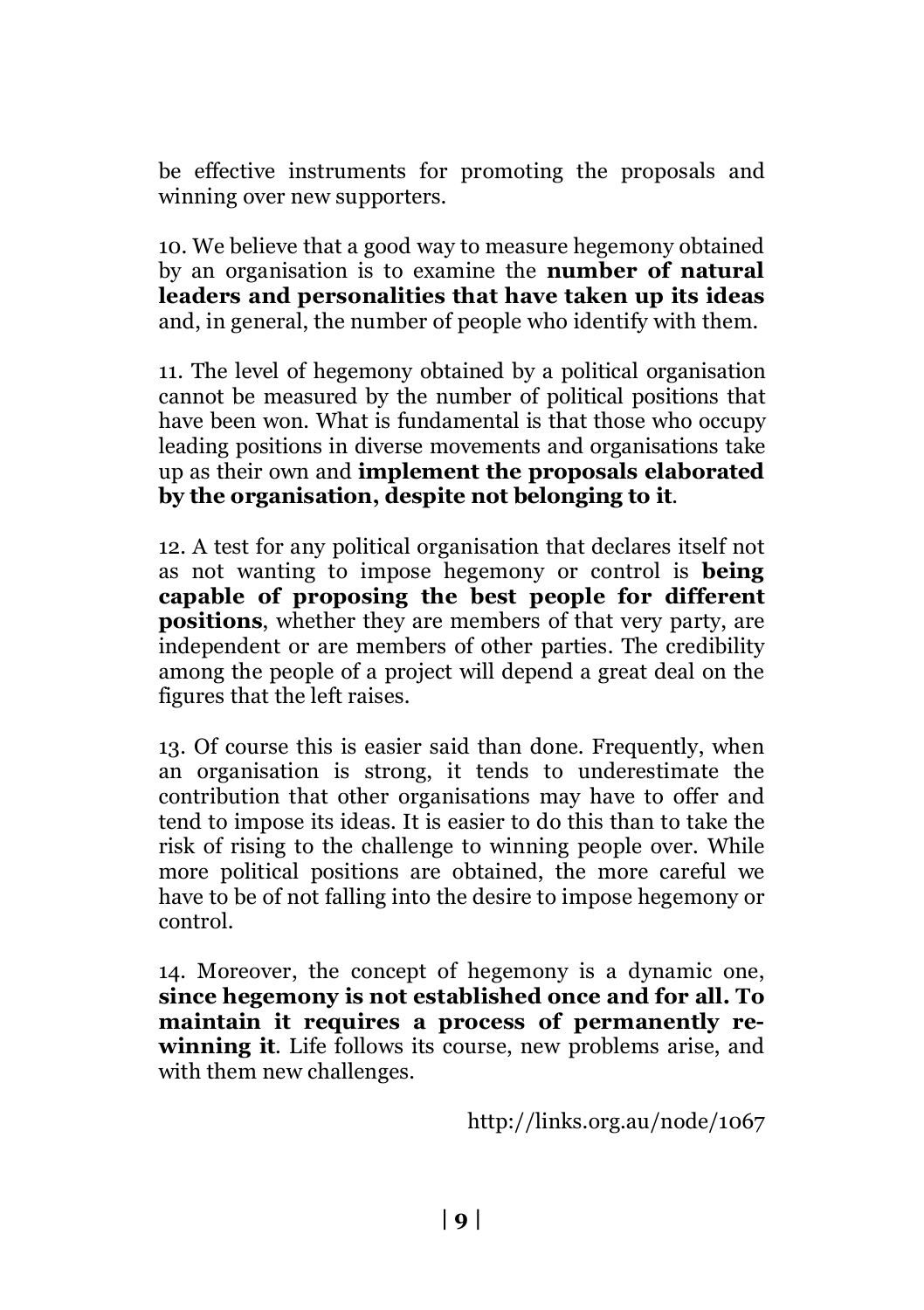#### **To be at the service of popular movements, not to displace them**

1. We have previously stated that politics is the art of constructing a social and political force capable of changing the balance of forces in order to make possible tomorrow that which today appears to be impossible. But, to be able to construct a social force it **is necessary for political organisations to demonstrate a great respect for grassroots movements; to contribute to their autonomous development, leaving behind all attempts at manipulation**. They must take as their starting point that they aren't the only ones with ideas and proposals and, on the contrary, grassroots movements have much to offer us, because through their daily struggles they have also learned things, discovered new paths, found solutions and invented methods which can be of great value.

2. Political organisations have to get rid of the idea that they are the only ones capable of generating creative, new, revolutionary and transformative ideas. And that therefore, their role is not only to make echo of the demands of the social movements, but to also be willing to gather ideas and concepts from these movements to enrich its own conceptual arsenal.

3. Political and social leaders **should leave behind the method of pre-established schemas**. We have to struggle to **eliminate all verticalism that stifles the initiative of**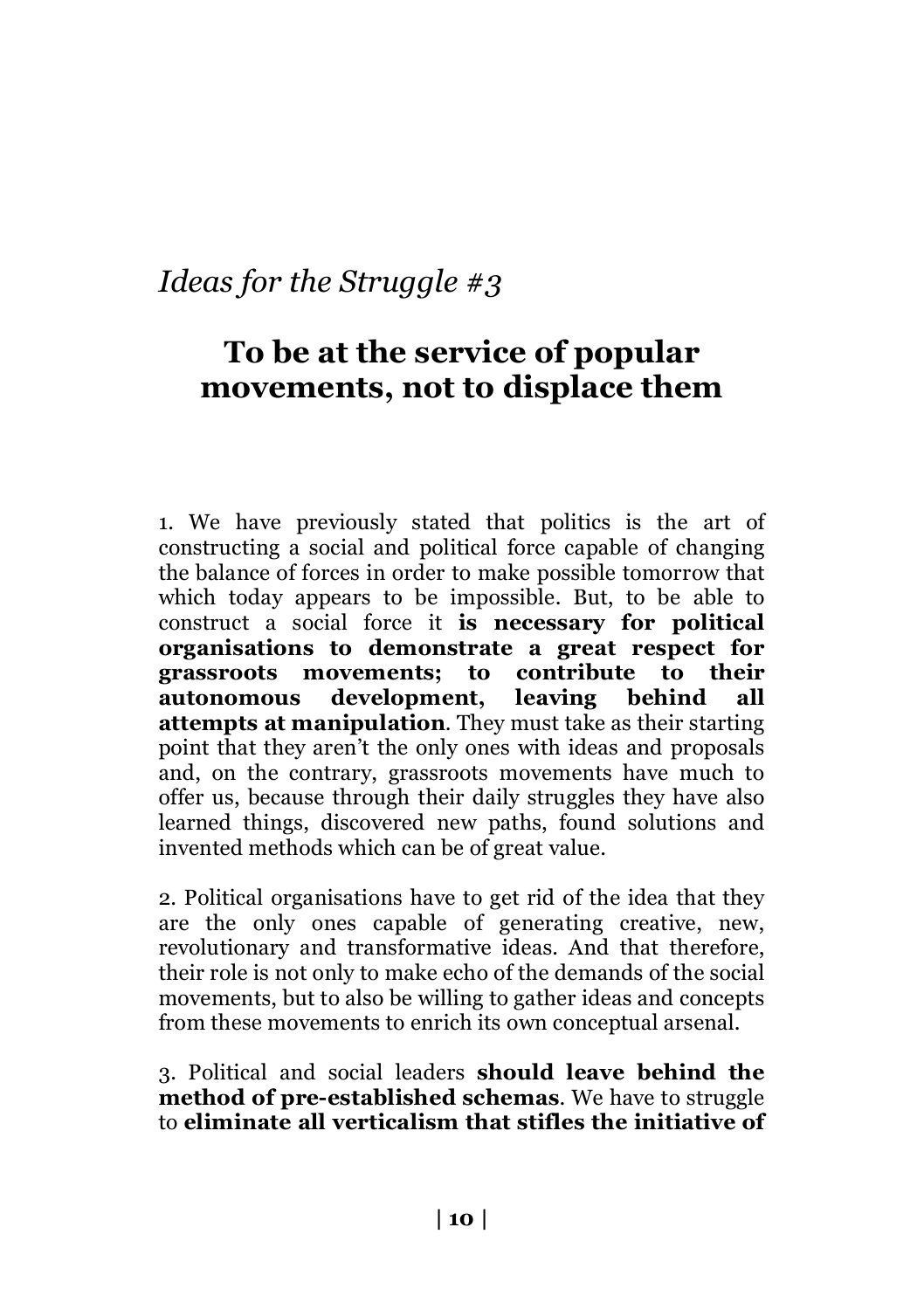**the people**. The role of a leader must be one of contributing with ideas and experiences in order to help grow and strengthen the movement, and not displace the masses.

4. Their role is to push the mass movement forward, or perhaps more than push, facilitate the conditions necessary so that the movement can unleash its capacity to confront those that exploit and oppress them. But **helping to push forward is only possible if we fight shoulder to shoulder** in local, regional, national and international struggles.

5. The relationship of political organisations with grassroots movements should therefore be a two‑way circuit: from the political organisation to the social movement and from the social movement to the political organisation. Unfortunately, the tendency continues to be that it only functions in the first direction.

6. It is important to **learn to listen** and to engage in dialogue with the people; it is necessary to **listen carefully to the solutions proposed by the people themselves** to defend their conquests or struggle for their demands and, with all the information collected, we must be capable of correctly diagnosing their mood and synthesise that which could unite them and generate political action, and at the same time tackle pessimistic and defeatist ideas they may hold.

7. Wherever possible, **we must involve the grassroots in the process of decision-making**, that is to say, we have to open up new spaces for people's participation, but **people's participation is not something that can be decreed from above**. Only by taking as our starting point the true motivations of the people, only if one helps them to discover the necessity of carrying out certain task for themselves, and only by winning over their hearts and minds, will they be willing to fully commit themselves to the actions proposed.

8. This is the only way to ensure that efforts made to help orient the movement are not felt as orders coming from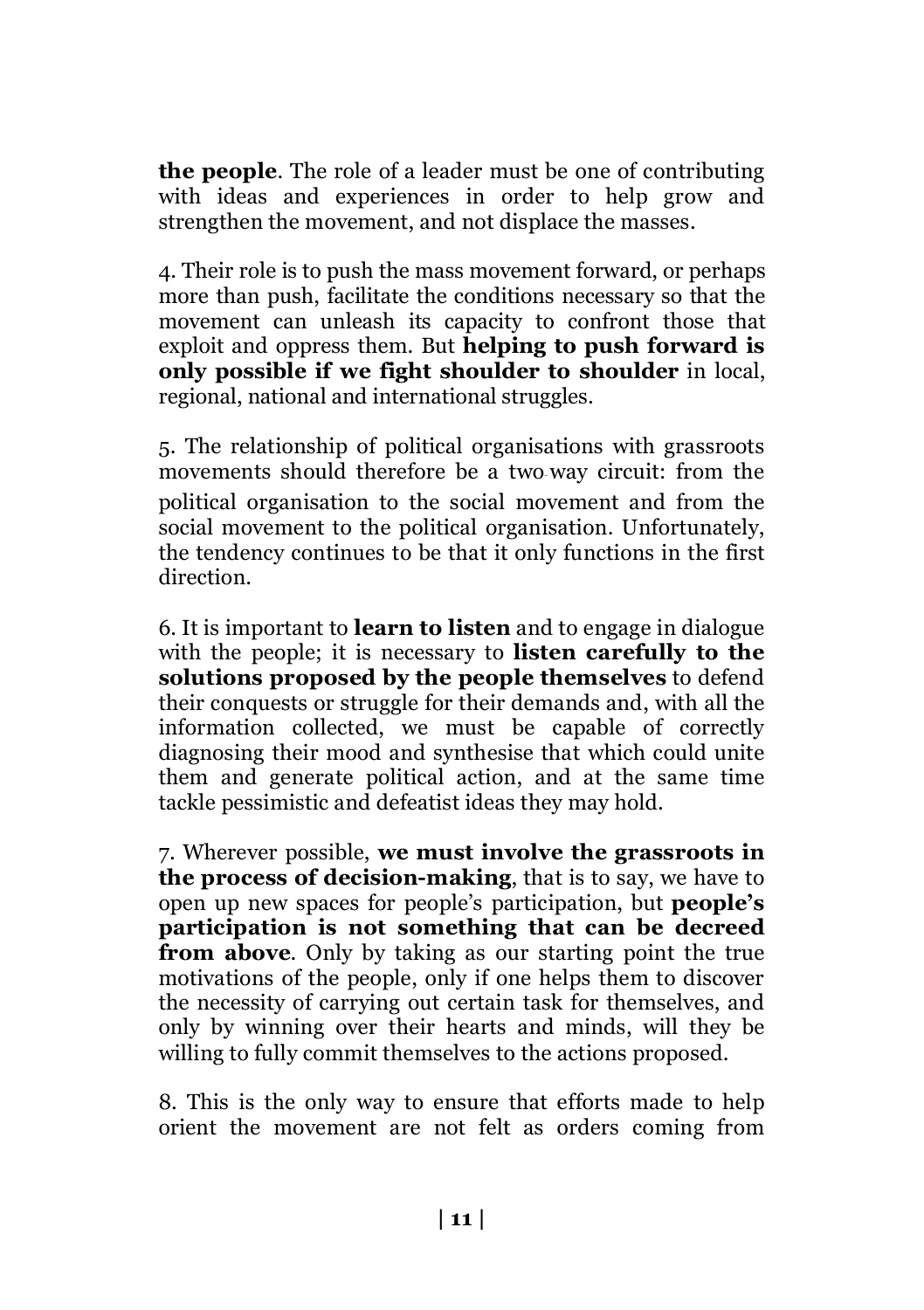outside the movement and to help create an organisational process capable of involving, if not all, then at least an important part of the people into the struggle and, little by little, win over the more backward and pessimistic sectors. When these latter sectors understand that, as Che Guevara said, the aims we are fighting for are **not only necessary but possible**, they too will choose to join the struggle.

9. When the people realise that their own ideas and initiatives are being put into practice, **they we see themselves as the protagonists of change and their capacity to struggle will enormously increase**.

10. Taking all that has been said above into consideration, it becomes clear that the type of political cadres we need **cannot be cadres with a military mentality**—today, it is not about leading an army, which is not to say that at some critical junctures this may and should be the case, **nor that of a demagogic populist**—because it is not about leading a flock of sheep; political cadres **should fundamentally be popular pedagogues**, capable of fostering the ideas and initiative that emerge for within the grassroots movement.

11. Unfortunately, many of the current leaders have been educated in the school of leading the people by issuing orders, and that is not something that can be changed overnight. Thus, I do not want to create an impression of excessive optimism here. Achieving a correct relationship with the social movements is still a long way off.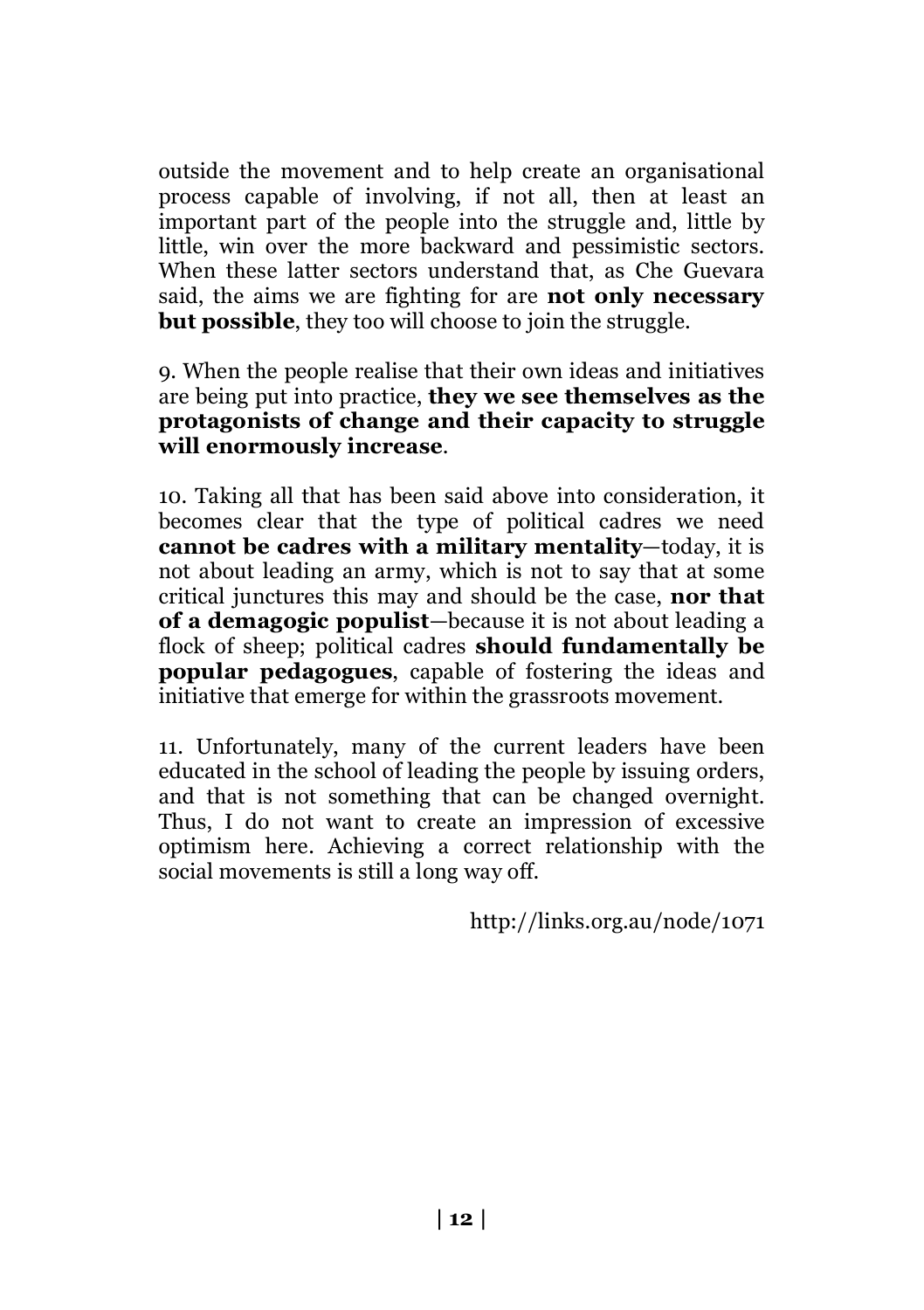## **Should we reject bureaucratic centralism and simply use consensus?**

1. For a long time, left-wing parties operated along authoritarian lines. The usual practice was that of **bureaucratic centralism**, influenced by the experiences of Soviet socialism. **All decisions regarding criterion, tasks, initiatives, and the course of political action to take were restricted to the party elite, without the participation or debate of the membership**, who were limited to following orders that they never got to discuss and in many cases did not understand. For most people, such practices are increasing intolerable.

2. But in challenging bureaucratic centralisation, it is important to avoid falling into the excesses of **ultrademocracy**, which results in more time being used for discussion than action, since **everything, even the most minor points, are the subject of rigorous debates that frequently impede any concrete action**.

3. In criticising bureaucratic centralisation, the recent tendency has been to reject all forms of centralised leadership.

4. There is a lot of talk about organising groups at all levels of society, and that these groups must apply a strict internal democracy, ideas that we obviously share. What we don't agree with is the idea that no effort needs to put in the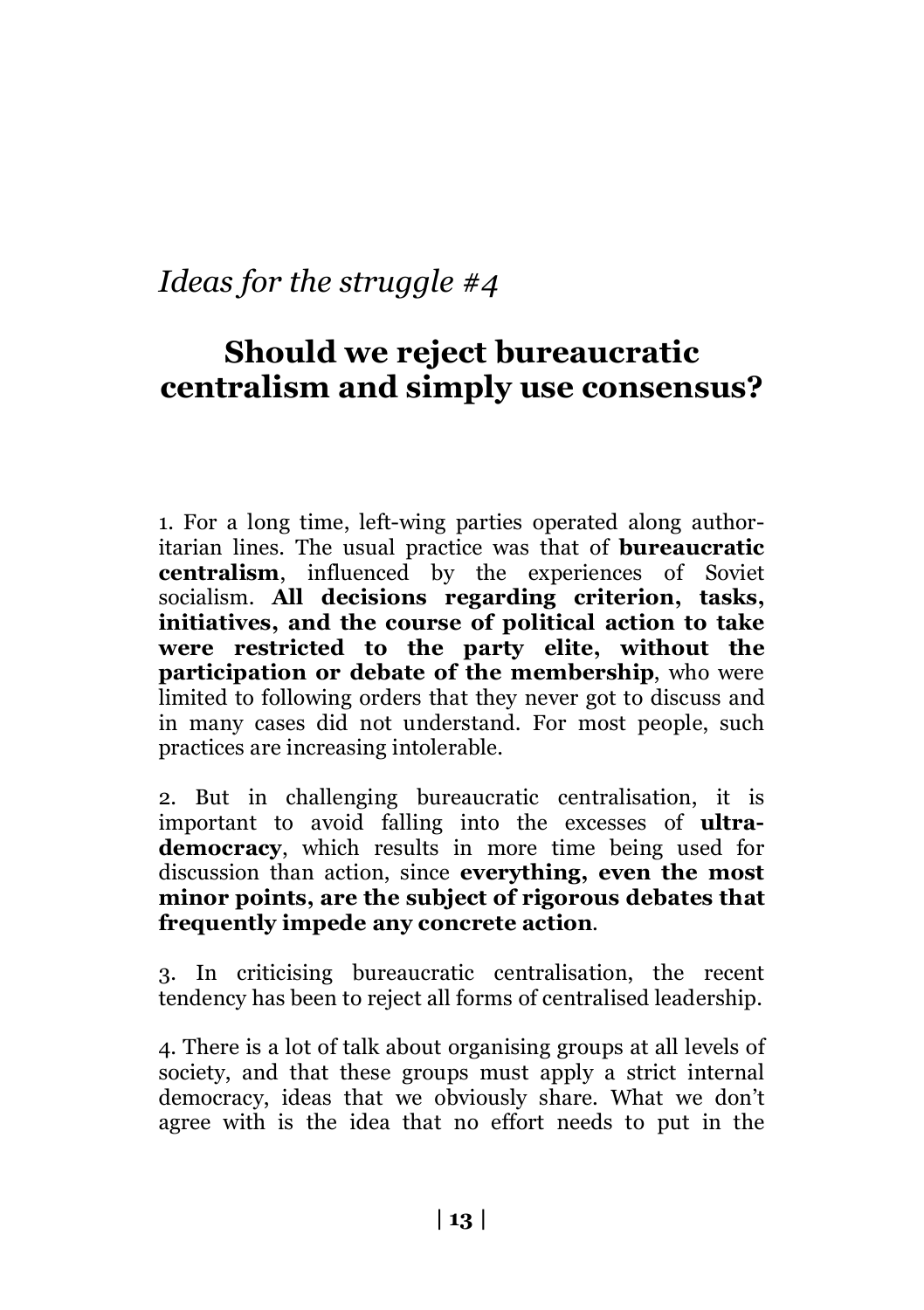direction of giving them a common organic link. **In defending democracy, flexibility and the desire to fight on many different fronts, what is rejected is efforts to determine strategic priorities and attempt to unify actions.**

5. For some, the one and only acceptable method is **consensus**. They argue that by utilising consensus they are aiming not to impose decisions but instead interpret the will of all. But the consensus method, which seeks the agreement of all and appears to be a more democratic method, can in practice be something profoundly anti-democratic, because it grants the **power of veto to a minority**, to such an extreme that a single person can block the implementation of an agreement that may be supported by an overwhelming majority.

6. Moreover, the complexity of problems, the size of the organisations and political timing that compels us to make quick decisions at specific junctures make it almost impossible to use the consensus method on many occasions, even if we leave aside the manipulating uses of the consensus method.

7. I believe that **there cannot be political efficacy without a unified leadership** that determines the course of action to follow at different moments in the struggle and to achieve this definition it is vital that a broad ranging discussion occurs, where everyone can raise their opinions and where, in the end, positions are adopted and everyone respects them.

8. For the sake of a unified course of action, lower levels of the organisation should respect the decisions made by the higher bodies, and those who have ended up in the minority should accept whatever course of action emerges triumphant, carrying out the task together with all the other members.

9. A political movement that seriously aspires to transform society cannot afford the luxury of **allowing undisciplined**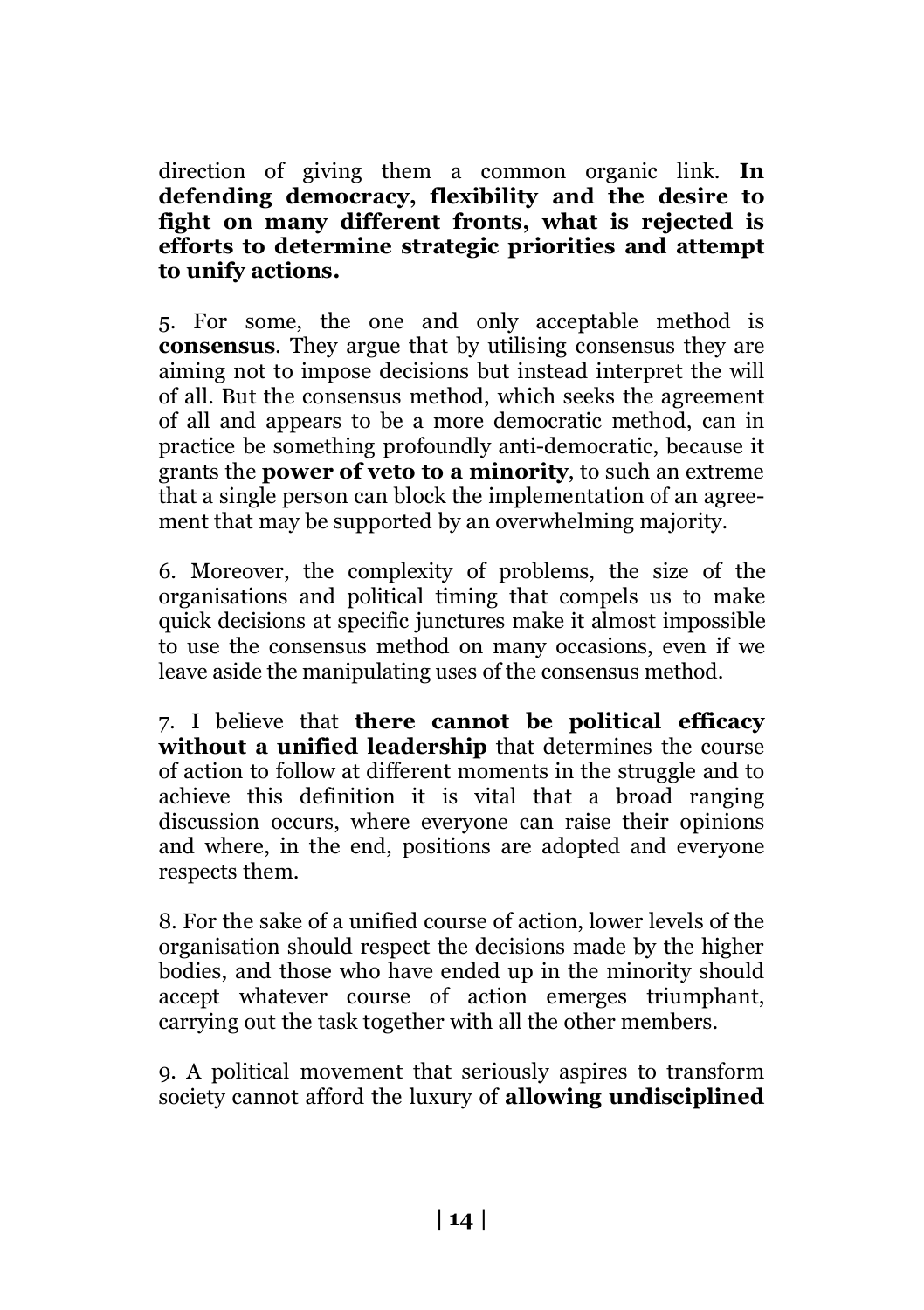#### **members to disrupt its unity, without which it is impossible to succeed**.

10. This combination of single centra**lised leadership and democratic debate** at different levels of the organisation is called democratic centralism. It is a dialectic combination: in complicated political periods, of revolutionary fervour or war, there is no other alternative than to lean towards centralisation; in periods of calm, when the rhythm of events is slower, the democratic character should be emphasised.

11. Personally, I do not see how one can conceive of successful political action if unified action is not achieved, and for that reason I do not think that another method exists other than democratic centralism, if consensus has not been reached.

12. A **correct combination of centralism and democracy motivates** the leaders and, above all, the members. Only creative action at every level of the political or social organisation will ensure the triumph of our struggle. An insufficient democratic life impedes the unleashing of the creative initiative of all the militants, with its subsequent negative impact on their participation. In practice, this motivation manifests itself in the sense of responsibility, dedication to work, courage and aptitude for problem solving. as well as in the capacity to express opinions, to criticise defects and exercise control over the higher up bodies in the organisations.

13. Only a correct combination of centralism and democracy can ensure that agreements are efficient, because **having engaged in the discussion and the decision-making process, one feels more committed to carry out the decisions**.

14. When applying democratic centralism **we must avoid** attempts to **use narrow majorities to try and crush the minority**. The more mature social and political movements believe that it is pointless imposing a decision adopted by a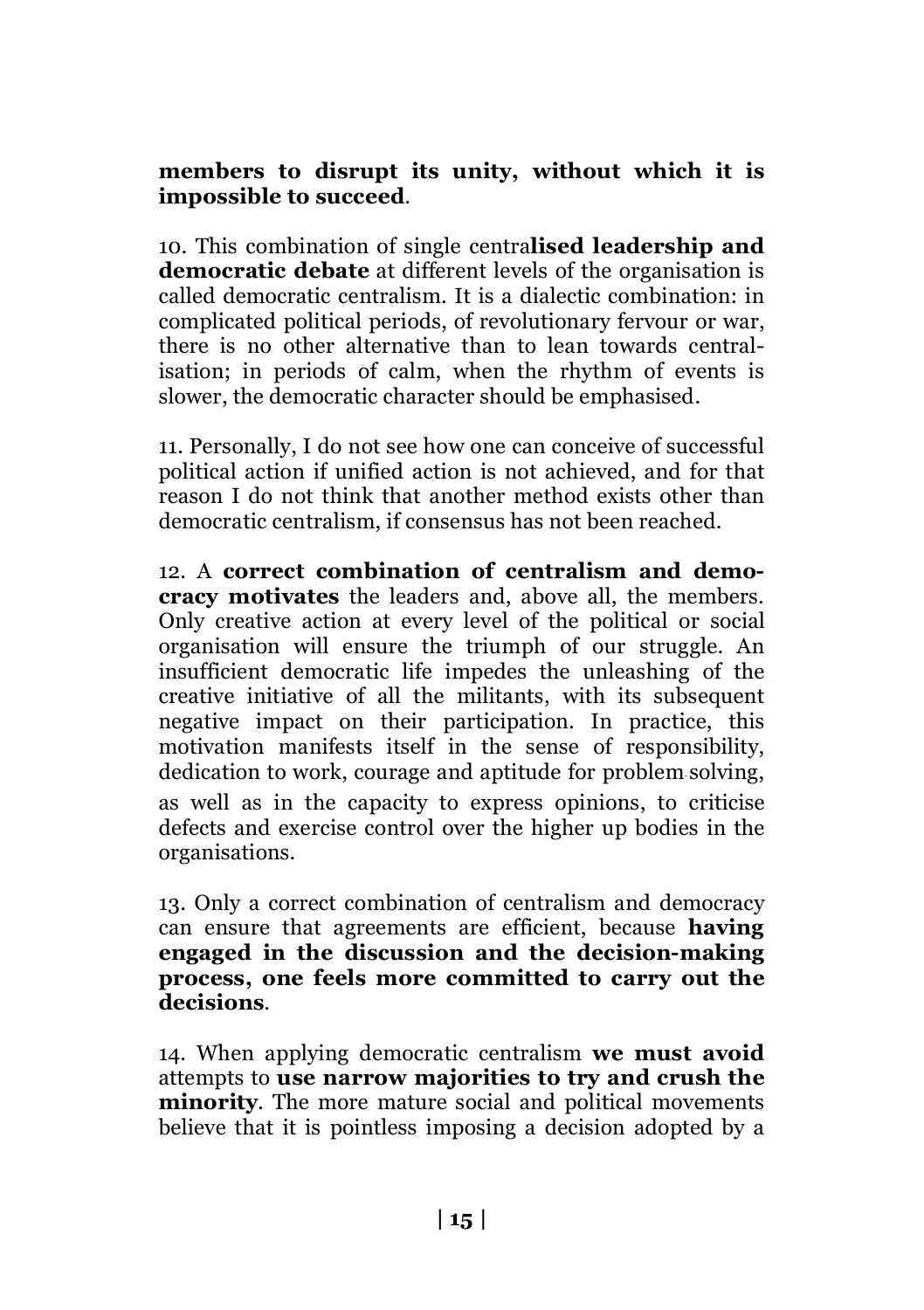narrow majority. They believe that **if the large majority of militants are not convinced of the course of action to take, it is better to hold off until the militants are won over politically** and become convince themselves that such action is correct. This will help us avoid the disastrous internal divisions that have plagued movements and left parties, and avoid the possibility of making big mistakes.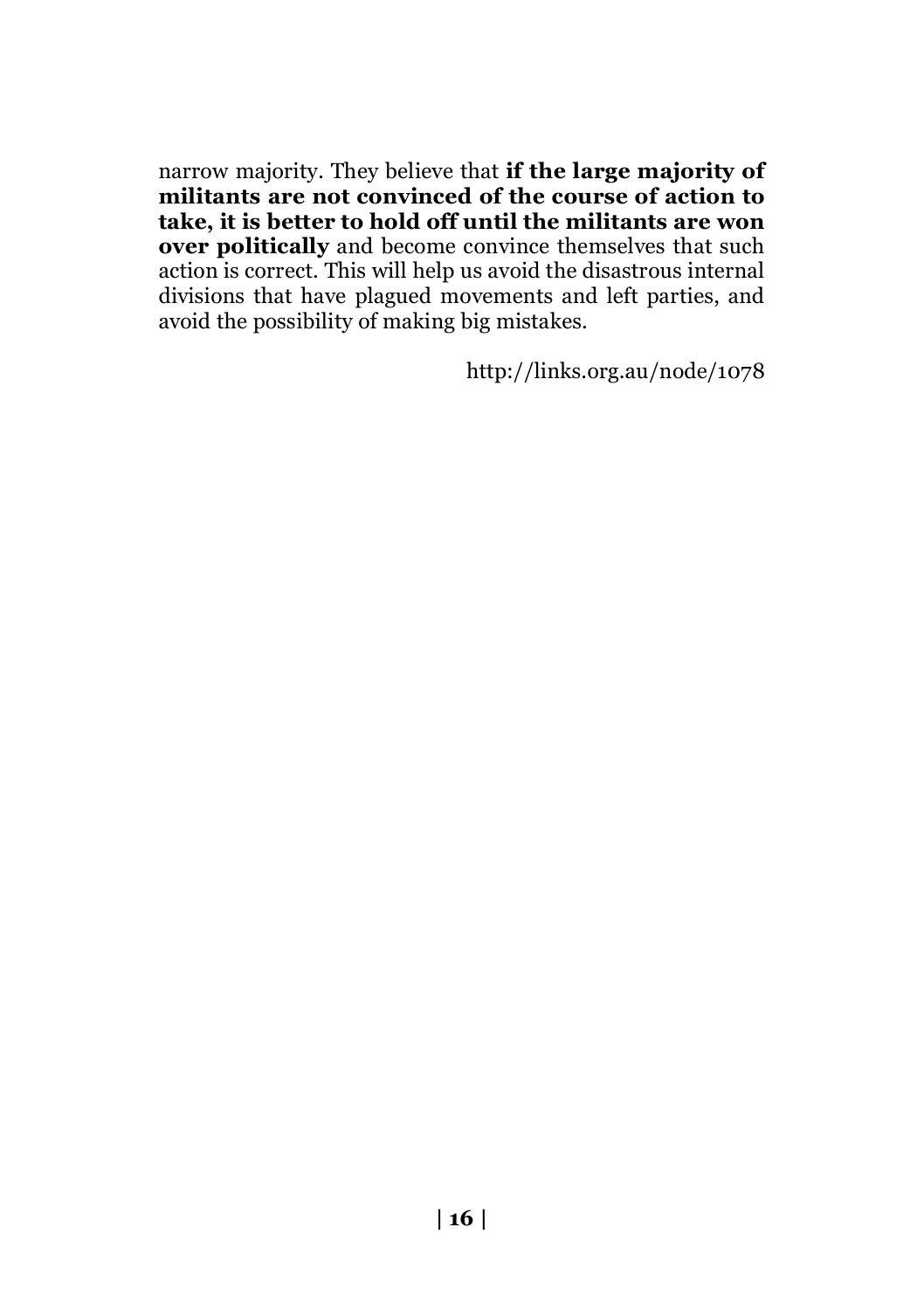# **Minorities can be right**

1. Democratic centralism implies not only the subordination of the minority to the majority, but also **the respect of the majority towards the minority**.

2. Minorities should not be crushed or marginalised; they should be respected. Nor should the minority be required to completely subordinate itself to the majority. The minority must **carry out the tasks** proposed by the majority at each concrete political junction, **but they should not have to renounce their political, theoretical and ideological convictions**. On the contrary, it is the minority's duty to continue fighting to defend their ideas until the others are convinced or they themselves become convinced of the other's ideas.

3. Why should the minority continue defending its positions and not submit to the position of the majority? Because **the minority may be right**; their analysis of reality might be more accurate if that they have been capable of discovering the true motivations of specific social forces. That is why those who hold minority positions at a determined moment should not only have the right, but the duty, to hold their positions and fight to convince the maximum amount of other militants of their positions through internal debate.

4. Moreover, **if the majority is convinced that their propositions are correct, then they have nothing to**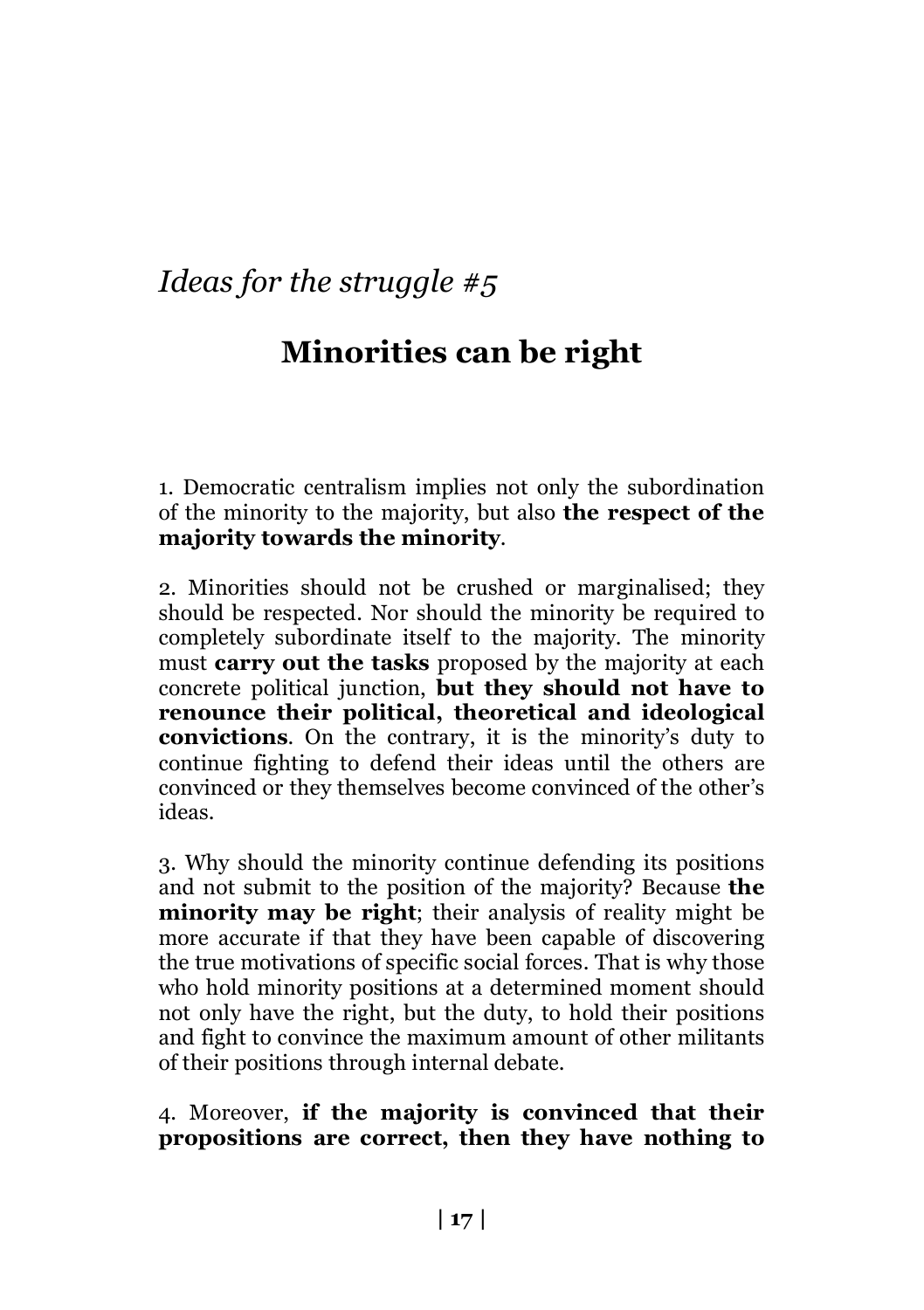**fear in debating ideas**. On the contrary, they should encourage it and try to convince the minority group. If the majority fears a confrontation of positions it is probably a sign of political weakness.

5. Is this not the case if we look at some of the left parties and social movements in Latin America? **How many splits could have been avoided if the minority view had been respected?** Instead, on many occasions, the entire weight of the bureaucratic apparatus has been used to crush them, leaving them with no choice but to split. Sometimes minorities are accused of being divisive for the simple reason that they want their ideas to be respected and be given space to debate them. Could it be that the true splitters are those who provoke the division by leaving the minority with no other option than to split if they hope to continue their struggle against positions they believe to be wrong?

6. The topic of majorities and minorities also has to do with the disjunction or **non**‑**correspondence between representatives and the represented**. This phenomenon may occur for different reasons, including: the organic incapacity of those who represent the real majority to achieve better representation in the mass organisations; the bureaucratic manoeuvres of a formal majority to keep itself in positions of power; the rapid change in political consciousness of those who elected these representatives due to developments in the revolutionary process itself. Those who only days before truly represented the majority may today simply represent a formal majority because the revolutionary situation has demonstrated to the masses that the position of the minority was correct.

7. The new culture of the left should also be reflected in a different approach towards the composition of leadership bodies in political organisations. For a long time it was believed that if a certain tendency or sector of the party won the internal elections by a majority, all leadership positions would be filled by cadres from that tendency. In a certain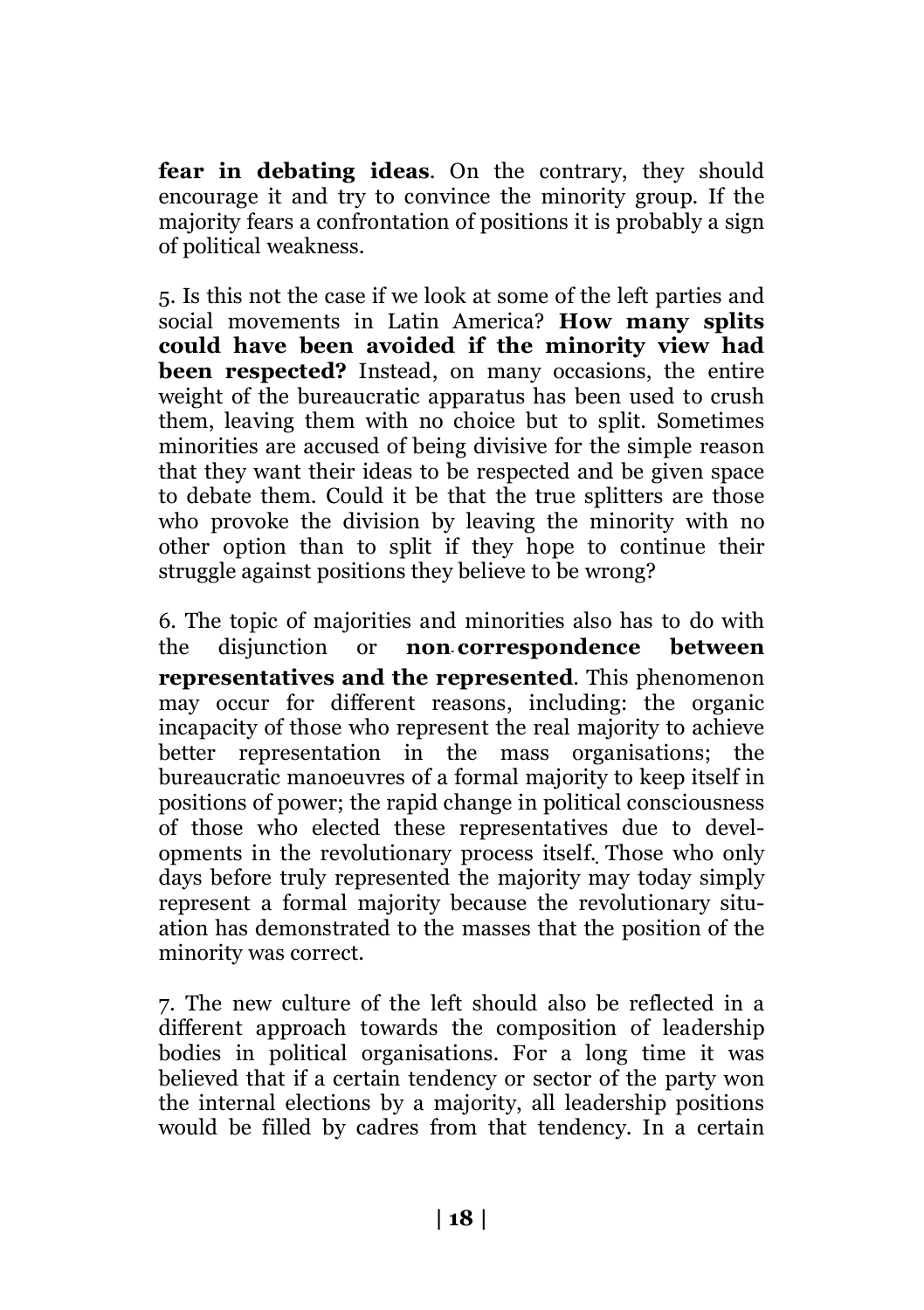sense, the prevailing idea was that the more homogenous the leadership, the easier it would be to lead the organisation. Today different criteria tend to prevail: **a leadership that better reflects the internal balance of forces seems to work better, as it helps to get all party members, and not only those of the majority current, feeling more involved in the implementation of tasks proposed by the leadership**.

8. But a plural leadership, along the lines that we are proposing, can only be effective if **the organisation has a truly democratic culture**, because if that is not the case, then such an approach will produce a wave of unrest and render the organisation ungovernable.

9. Moreover, a real democratisation of the political organisation demands more effective participation by party members in the election of their leaders: they should be elected according to their ideological and political positions rather than personal issues. That is why it's important that the different positions are well known among the party membership via internal publications. It's also very important to ensure a more democratic formulation of candidatures and to safeguard the secret vote.

10. Finally, it is essential to remember that the internal democratic culture of a political organisation is the public face it offers to the social movements with which it wants to work. **If it demonstrates, on the one hand, that its internal decision-making process occurs according to a democratic procedure based on tolerance and, on the other hand, that it carries out it work in a unitary manner, it can offers the social movements a model for successful action**.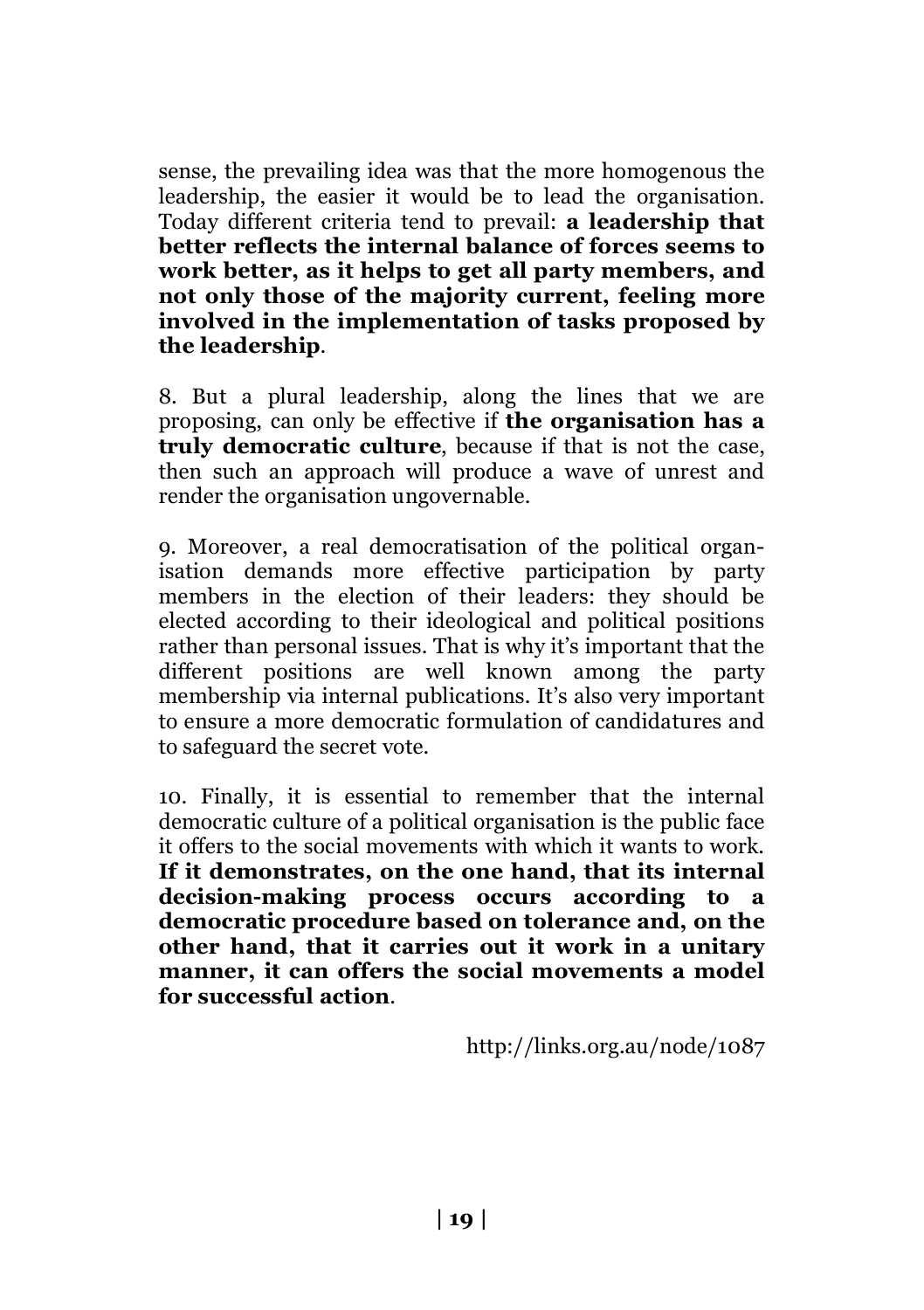## **The need to unite the party left and the social left**

1. **The rejection by a majority of the people of the globalisation model imposed on our continent intensifies each day** given its inability to solve the most pressing problems of our people. Neoliberal policies implemented by large transnational financial capital, which is backed by a large military and media power, and whose hegemonic headquarters can be found in the United States, **have not only been unable to resolve these problems but, on the contrary, have dramatically increased misery and social exclusion**, while concentrating wealth in increasingly fewer hands.

2. Among those who have suffered most as a result of the economic consequences of neoliberalism are the traditional sectors of the urban and rural working classes. But its disastrous effects have also affected many other social sectors, such as the poor and marginalised, impoverished middle-class sectors, the constellation of small and medium-sized businesses, the informal sector, medium and small-scale rural producers, the majority of professionals, the legions of unemployed, workers in cooperatives, pensioners, the police and the subordinate cadres of the army (junior officers). Moreover, **we should not only keep in mind those who are affected economically**, but also all those who are discriminated and oppressed by the system: women, youth,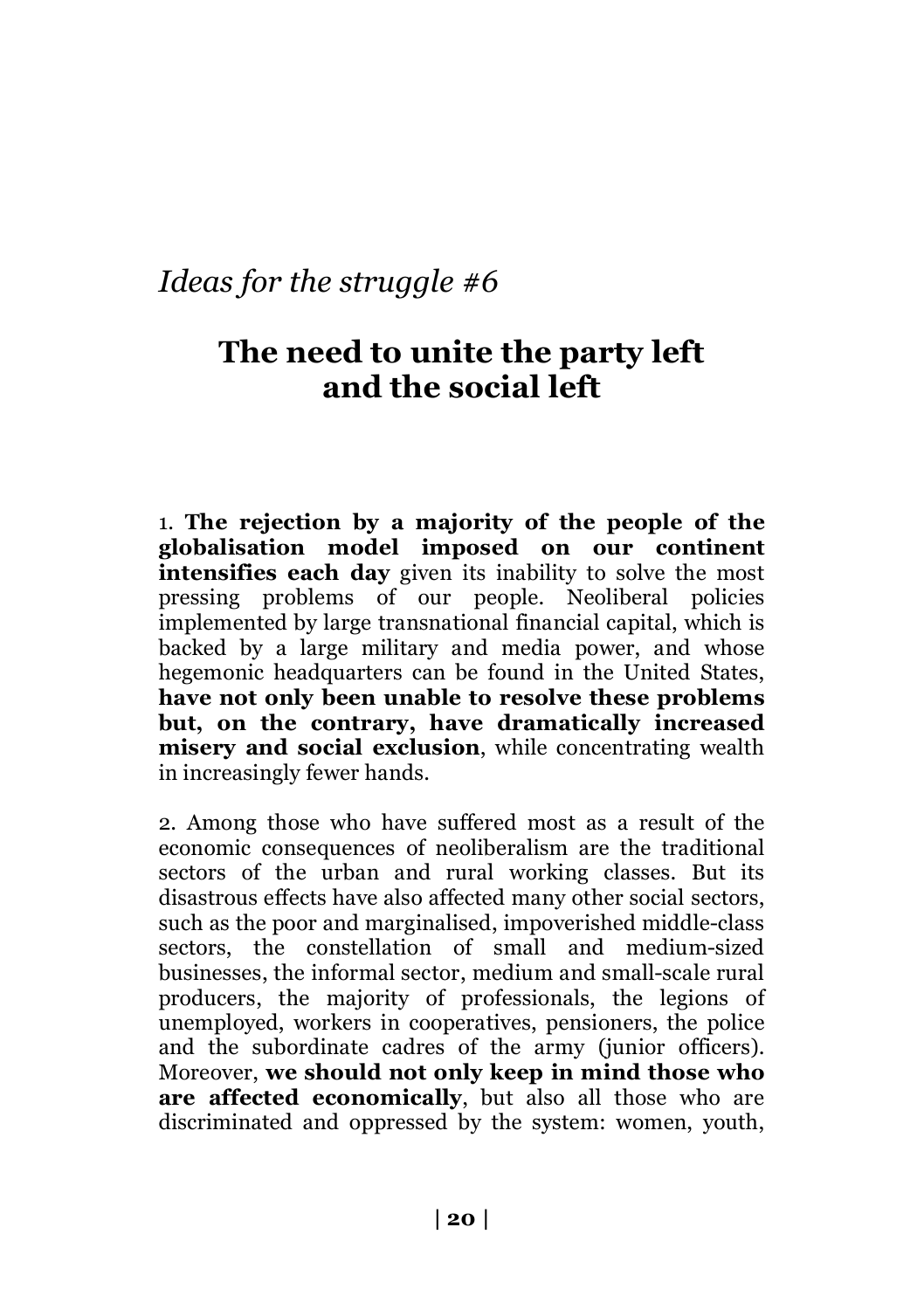children, the elderly, indigenous peoples, blacks, certain religious creeds, homosexuals, etc.

#### 3. **Neoliberalism impoverishes the great majority of the population of our countries, those impoverished in the socioeconomic sense and also in the subjective sense**.

4. Some of these sectors have transformed themselves into powerful movements. Among those are women's, indigenous and consumer rights movements, and movements that fight for human rights and in defence of the environment.

5. **These movements differ in many ways from the classical labour movement**. Their platforms have a strong thematic accent and they reach across classes and generations. Their forms of organising are less hierarchical and rely more on networks than those of the past, while their concrete forms of actions vary quite a lot.

6. **New social actors** have also appeared. What is surprising, for example, is the capacity to mobilise that has manifested itself among **youth, fundamentally organised through electronic means**, with the object of rejecting actually existing globalisation; resisting the application of neoliberal measures, promotion very powerful mobilisations against war and now against military occupation, and spreading experiences of revolutionary struggle, **breaking up the information blockade** that had been imposed on left and progressive ideas.

7. This growing rejection is being expressed through diverse and alternative practices of resistance and struggle.

8. **The consolidation of left parties, fronts or political processes** in opposition to neoliberalism is undeniable in various countries: Venezuela, Brazil, Colombia, Uruguay, El Salvador, Bolivia. In some, such as Brazil, Argentina, Bolivia, Ecuador and Mexico, **powerful social movements have**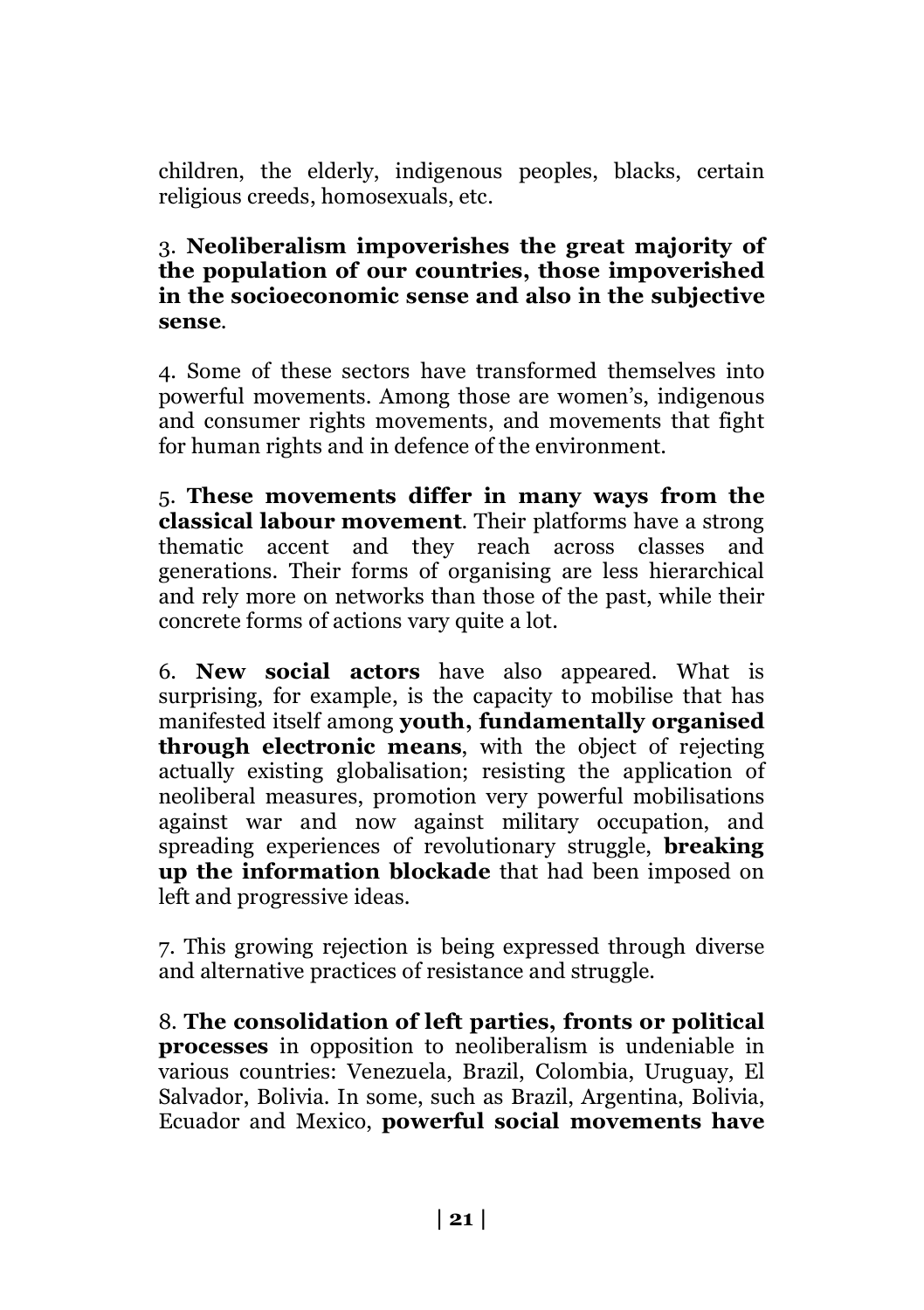**arisen**, which have transformed themselves into major political actors, becoming important opposition forces that occupy the frontlines of the fight against neoliberal globalisation.

9. **However**, despite the depth of the crisis that this model has provoked, the breadth and variety of affected sectors that embrace the majority of the population, the multiplicity of demands that have emerged from society and which continue to remain unmet—all of which have produced a highly favourable situation for the creation of a very broad antineoliberal social bloc with enormous social force—**the majority of these growing expressions of resistance and struggle are still far from truly representing a real threat to the system**.

10. I believe that one of the reasons that helps explain this situation is that parallel to these **objective conditions**  which are favourable for the construction of a broad alternative social bloc against neoliberalism, there are **very complicated subjective conditions** which have to do with a profound problem: the dispersion of the left.

11. And that is why I believe that for an effective struggle against neoliberalism, it is of strategic importance to articulate the different left sectors, **understanding the left** to mean all those forces that stand up against the capitalist system and its profit-driven logic, and who fight for an alternative society based on humanism and solidarity, built upon the interests of the working classes.

12. **Therefore, the left cannot simply be reduced to the left that belongs to left parties or political organisations; it also includes social actors and movements**. Very often these are more dynamic and combative than the former, but do not belong to or reject belonging to any political party or organisation. Among the former are those who prefer to accumulate forces by using institutions to aid transformation, while others opt for revolutionary guerrilla warfare;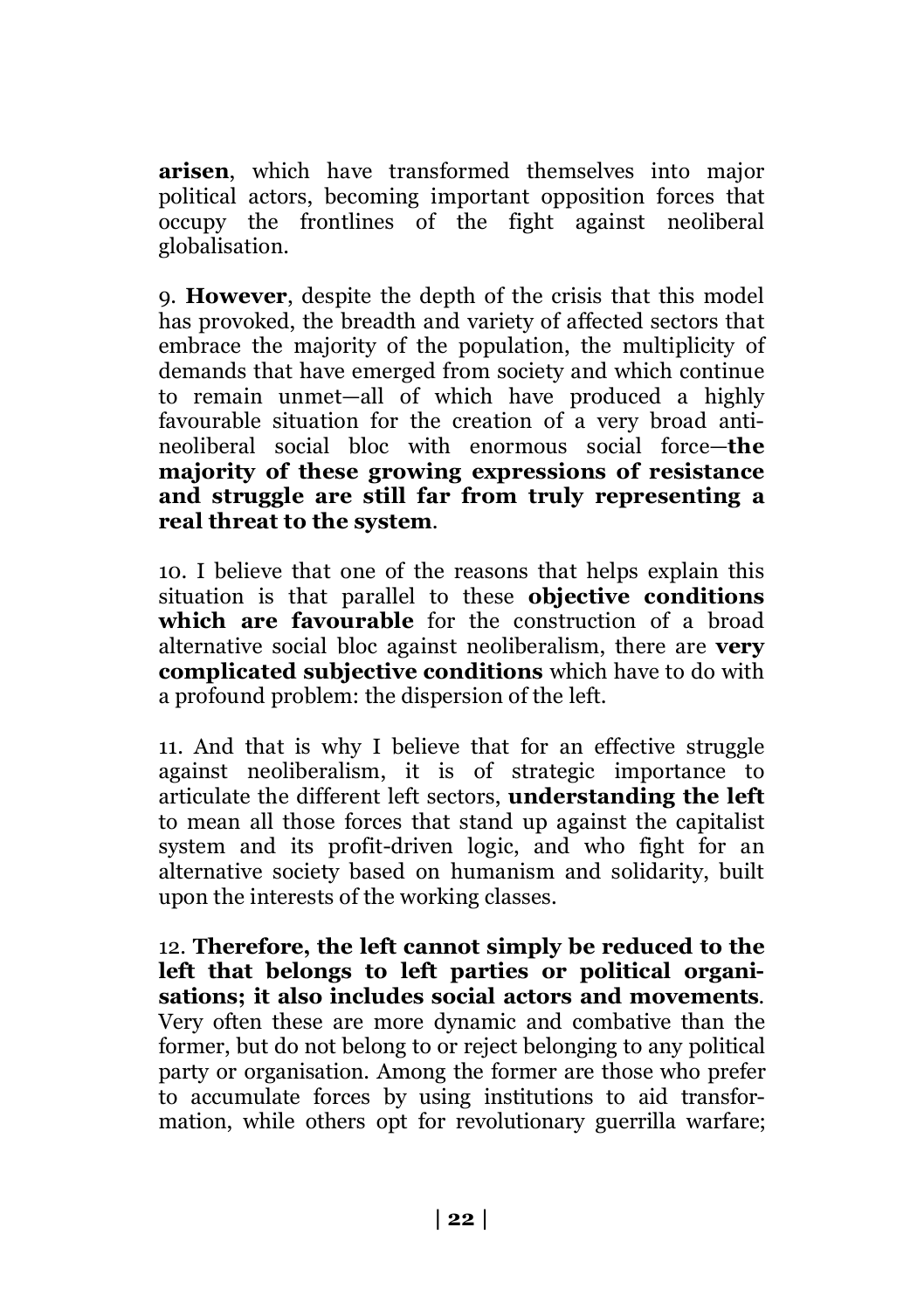among the latter, some attempt to create autonomous social movements and different types of networks.

13. To simplify, I have decided to refer to the first group as the **political left** and the second group as the **social left**, even though I recognise that this conceptual separation is not always so in practice. In fact, the more developed social movements tend to acquire socio-political dimensions.

14. To sum up, I believe that only by uniting the militant efforts of the most diverse expressions of the left will we be able to fully carry out the task of building the broad antineoliberal social bloc that we need. **The strategic task therefore is to articulate the party and social left so that, from this starting point, we can unite into a single colossal column, the growing and disperse social opposition**.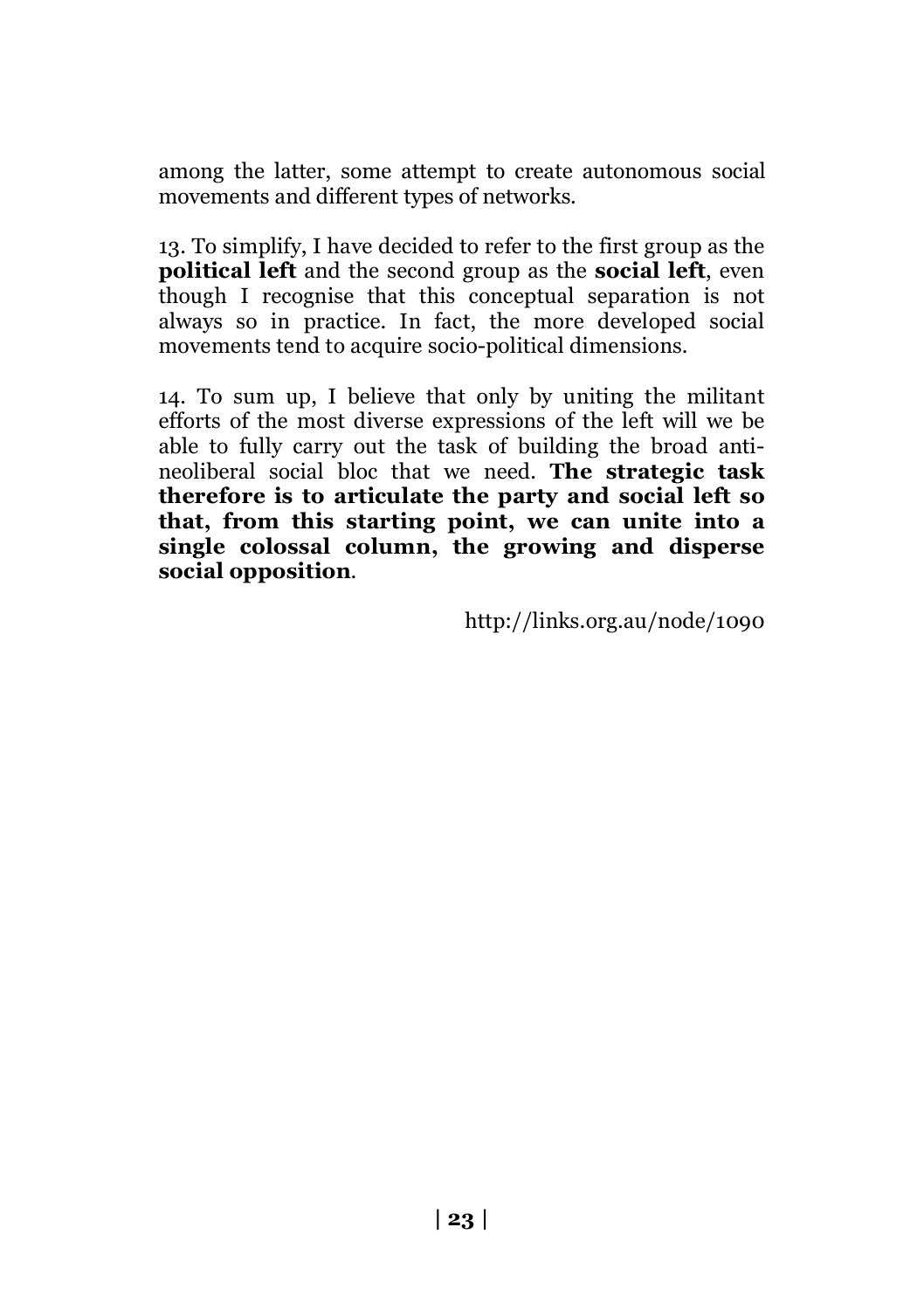# **Reasons for popular skepticism concerning politics and politicians**

1. In one of my previous articles, I stated that in order to wage an effective struggle against neoliberalism, it is necessary to unite all those suffering its consequences, and to achieve this objective we must start with the left itself, which in our countries tends to be very dispersed. But, **there are many obstacles that impede this task. The first step to overcoming them is to be aware of them and be prepared to face them**.

2. One of these obstacles is **the growing popular skepticism regarding politics and politicians**.

3. This has to do, among other things, with the **great constraints that exist today in our democratic systems**, which are very different to those that existed prior to the military dictatorships.

4. These low-intensity, controlled, restricted, limited or monitored democratic regimes drastically limit the effective capacity of democratically elected authorities. The most important decisions are made by unelected institutions of a permanent character, and which therefore are not subject to changes produced by electoral results; such is the case with national security councils, central banks, institutions for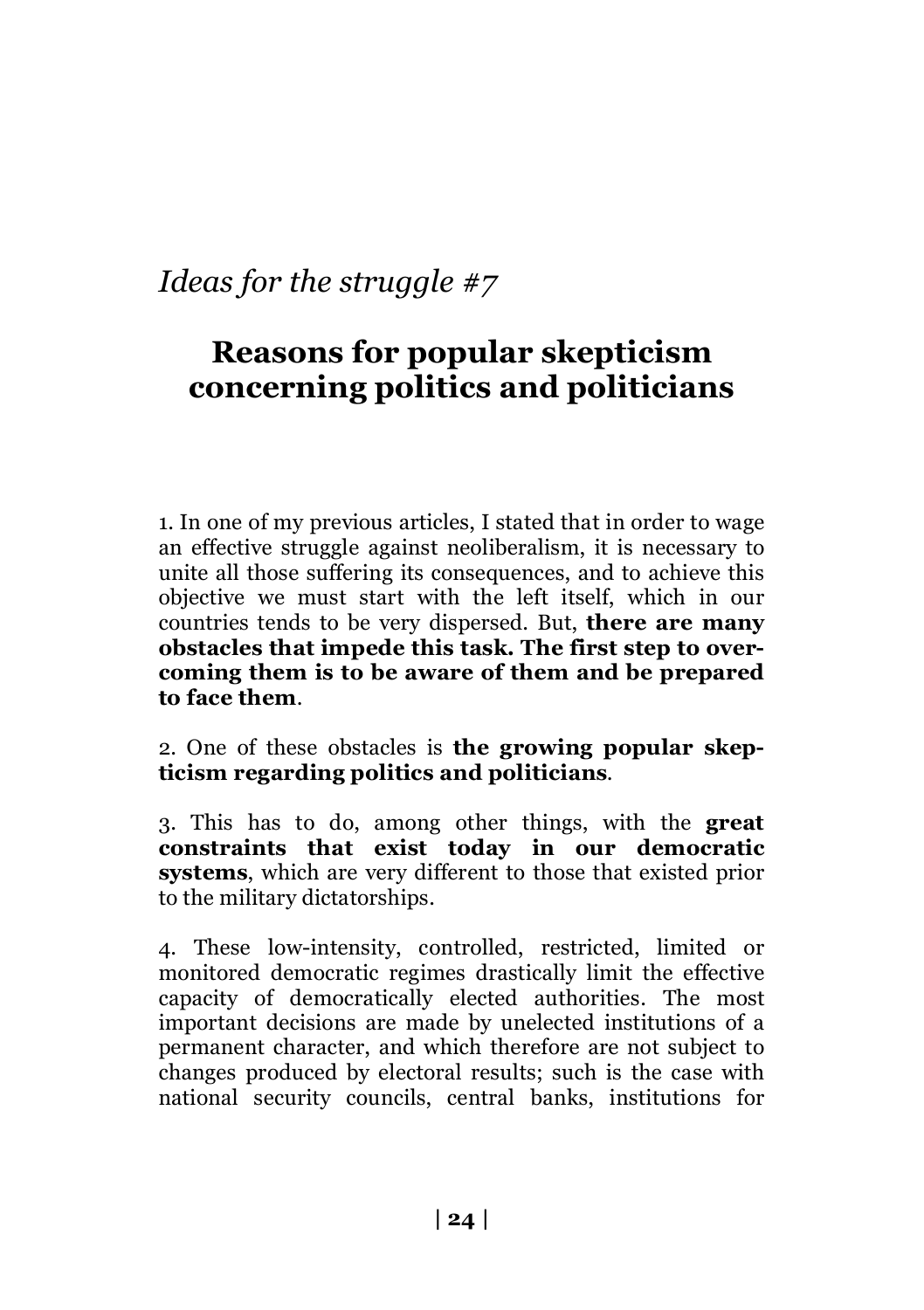economic advice, supreme courts, ombudsmen, constitutional tribunals.

5. Groups of professionals, and not politicians, are responsible for making decisions, or at minimum have a decisive influence over the decisions made. The apparent neutrality and depoliticisation of these entities conceals the new way in which the dominant class does politics. **Their decisions are adopted outside the framework of parties**. We are dealing with controlled democracies, where the controllers themselves are not subject to any democratic mechanism.

6. Moreover, **instruments for manufacturing consensus**—monopolised by the ruling classes—**have been dramatically improved**, conditioning to a great extent the way in which people perceive reality. This explains why it is that the most conservative parties, which defend the interests of a tiny minority of the population, have been able to quantitatively transform themselves into mass parties, and why the social bases that support their candidates, at least in Latin America, are the poorest social sectors of the urban peripheries and countryside.

7. Other elements that explain this growing popular skepticism include, on the one hand, **the unscrupulous appropriation by the right wing of the language and discourse of the left**:—words such as reforms, structural changes, concern for poverty, transition—today form part of its everyday discourse; and, on the other hand, the quite frequent adoption **of political practices by some parties on the left that hardly differ from the habitual practices of traditional parties**.

8. We must bear in mind that, increasingly, people are rejecting clientalist, non-transparent and corrupt party practices carried out by those who reach out to the people only at election time; that waste energy in internecine fighting between factions and petty ambitions; where decisions are made at the top by party elites without a genuine consultation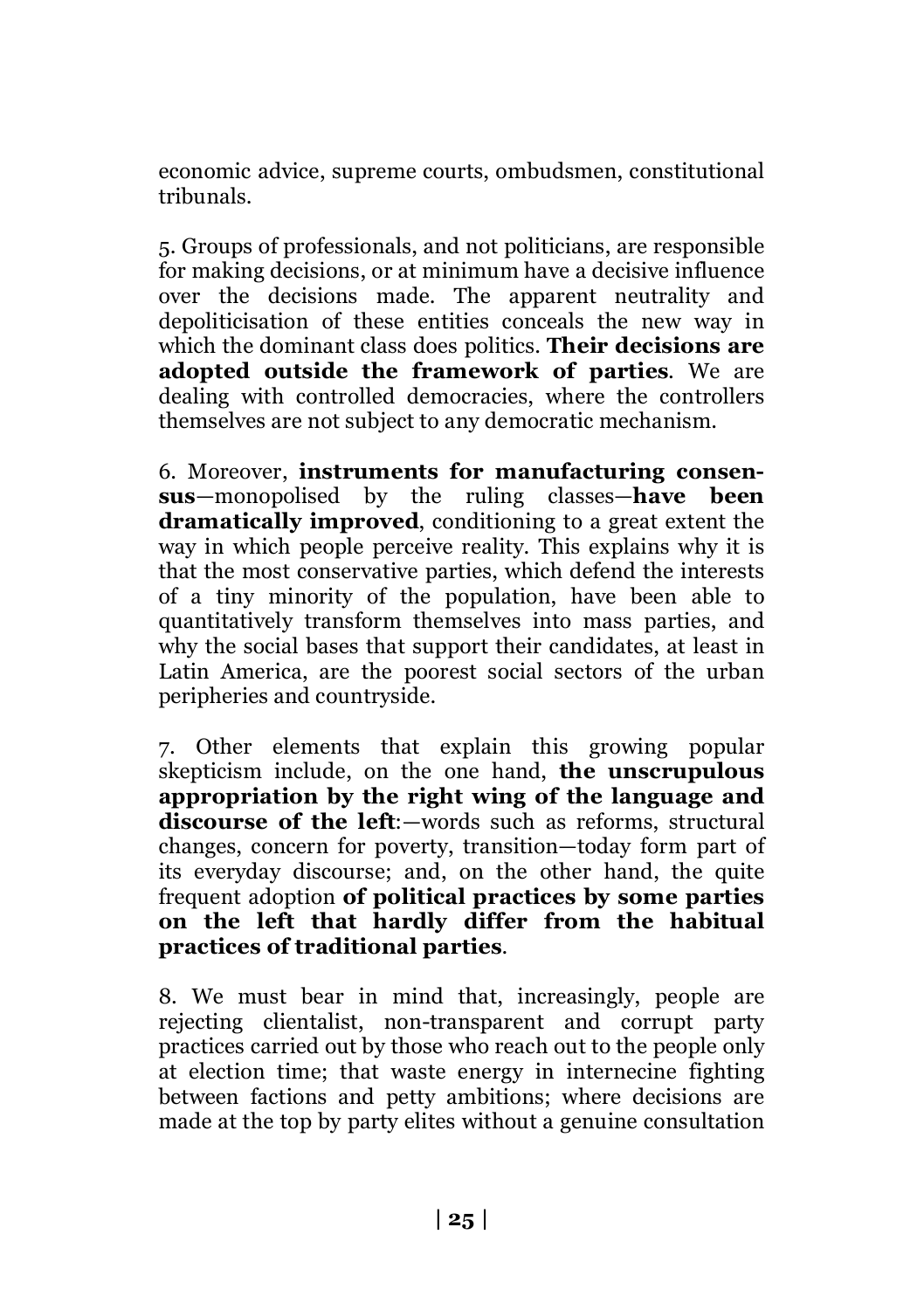with the ranks; and where personal leadership outranks the collective. **People are increasingly rejecting messages that remain as mere words, and are never translated into action**.

9. Ordinary people are fed up with the traditional political system and want renewal, they want positive change, **they want new approaches to doing politics, they want clean politics, they want transparency and participation, they want to regain confidence**.

10. This distrust of politics and politicians—which also permeates the social left—which is growing daily, is not a serious issue of the right, but it is for the left. The right wing can operate perfectly well without political parties, as it demonstrated during periods of dictatorship, but the left cannot do without a political instrument, be it a party, a political front or some other formula.

11. Another obstacle to the unity of the left—following the defeat of Soviet socialism, and the crisis of the welfare state promoted by European social democracies and Latin American populist developmentalism—is that it has had great difficulties in elaborating a rigorous and credible alternative to capitalism—socialist or whatever you want to call it—that takes into account the new world reality.

12. Capitalism has revealed its great capacity to re‑invent itself and utilise the new technological revolution towards its own ends: fragmenting the working class and limiting its negotiating power, creating panic over unemployment. Meanwhile, on many occasions, the left has remained anchored in the past. **There is an excess of diagnosis and an absence of remedy. We tend to navigate without a political compass**.

13. Most of the obstacles outlined above come about due to realities imposed on us from outside, but there also exists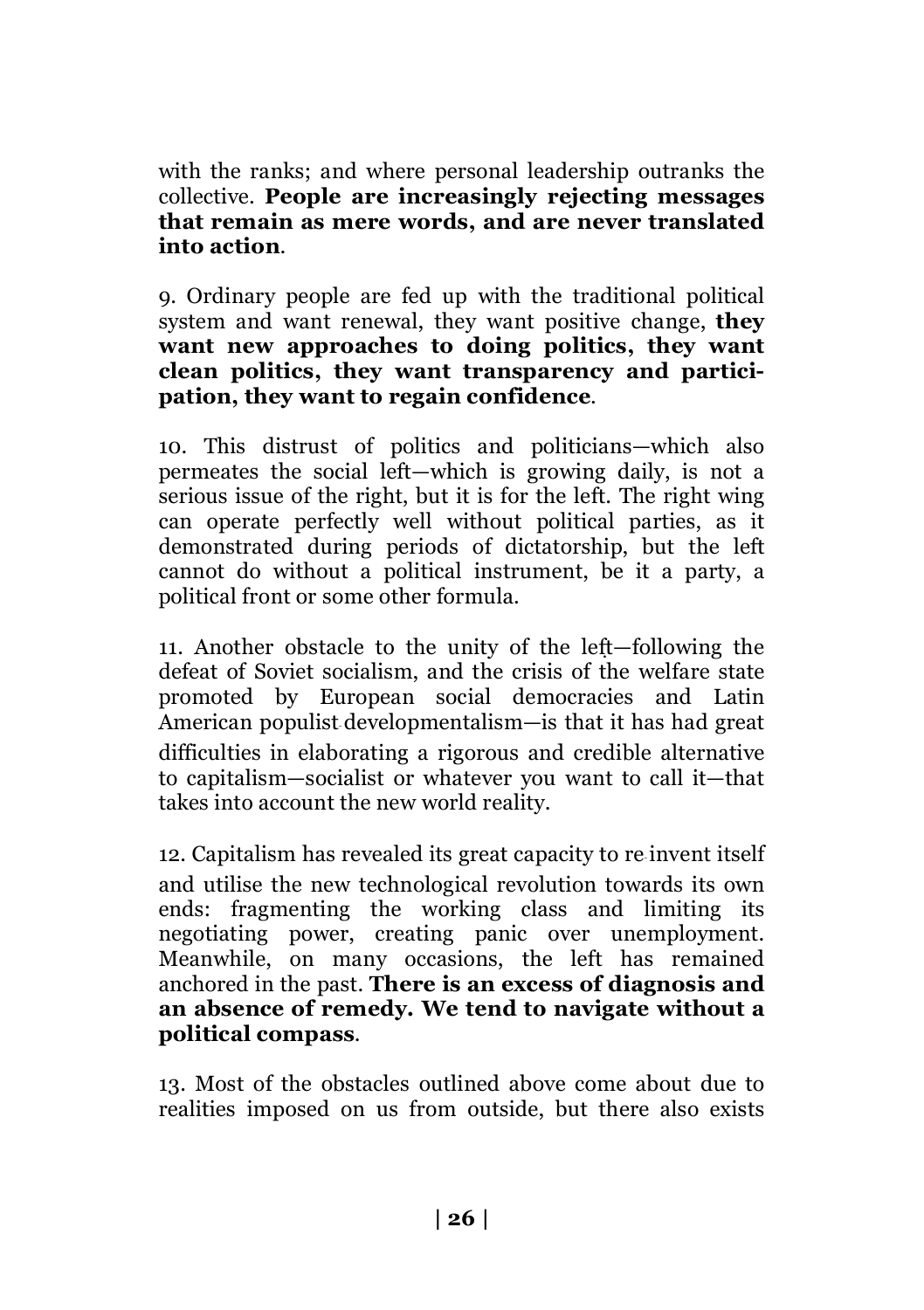obstacles that disrupt attempts to unite all of the left which come from within.

14. Moreover, during the last decades, the party left has had<br>many **difficulties** in working with the social many **difficulties** in working with the **movements and winning over new social forces**. While, on the other hand, there has been a tendency in the social left **to dismiss parties and magnify their own roles** in the struggle against neoliberal globalisation, an attitude which hasn't helped in overcoming the dispersion of the left. Our next article will approach these matters.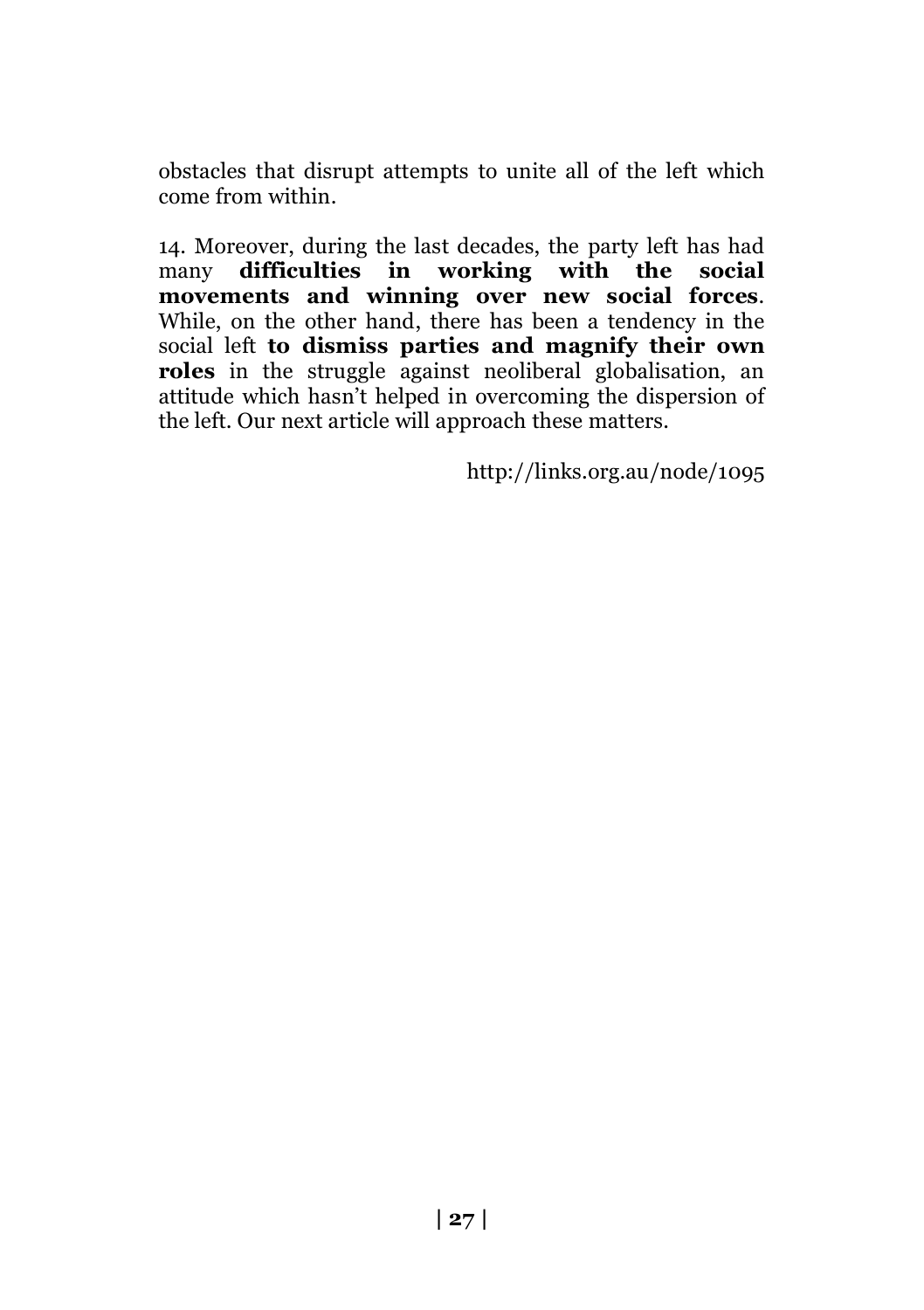## **The left must attempt to set the agenda for struggle**

1. In the previous article, we stated that a large section of the party left has found it very difficult to work with social movements and develop ties with the new social forces in recent decades. This has been due to several factors.

2. While the right wing has demonstrated great political initiative, the left tends to be on the defensive. While the former uses its control of the institutions of the state and the mass media, as well as its economic influence, to impose its new model, subservient to financial capital and monopolies, that has precipitated privatisations, labour deregulation and all the other aspects of the neoliberal economic program, to increase social fragmentation and foment anti-partyism, **the party left, on the other hand, has almost exclusively limited its political work to the use of current institutionality, subordinating itself to the rules of the game imposed by the enemy, and hardly ever taking them by surprise**. The level of absurdity is such that the calendar of struggle of the left is set by the right.

3. How often have we heard the left complain about the adverse conditions it had to face during elections campaign, after discovering that its electoral results were not what it was expecting? Yet the very same left seldom denounces the rules of the game imposed on it, nor proposes electoral reforms,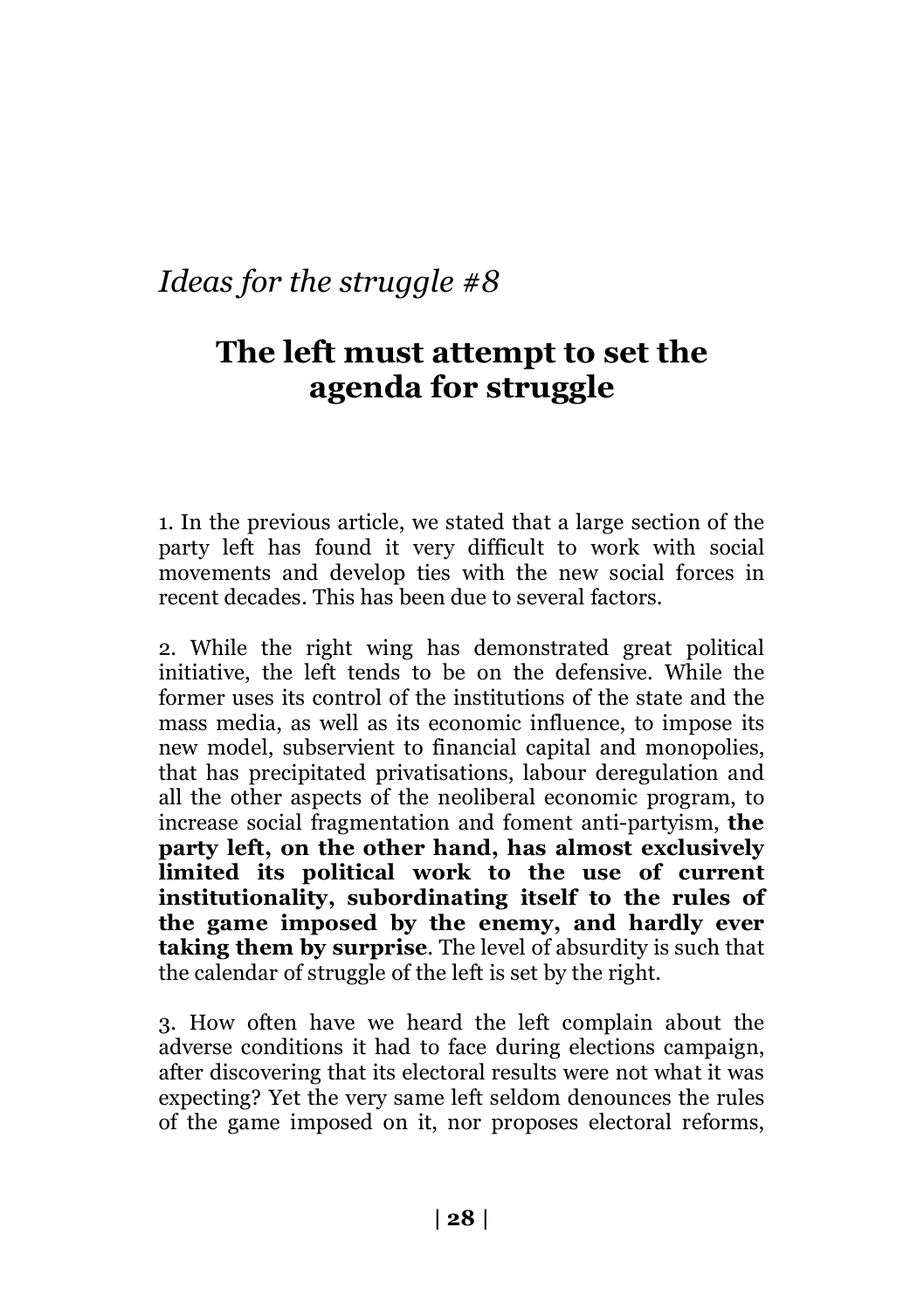during its electoral campaigns. On the contrary, what tends to occur is that in seeking votes—instead of carrying out an educational, pedagogical campaign that serves to increase the organisation and awareness of the people—the left uses the same techniques to sell its candidates that the ruling classes uses.

4. On the other hand, the current rules of the game imposed by the dominant classes hinder the unity of the left and foment personality-based politics. In some countries, the left is forced to work to support its own party instead of for a broader front, because if it doesn't the party tends to disappear from the political sphere.

5. **This means that**, when electoral defeats occur, the frustration, wearing down and debts incurred during the campaign are compounded by the fact that **the electoral effort does not translate into political growth, leaving a bitter sense of having wasted their time**. The situation would be very different if campaigns were conceived from a pedagogical point of view, where election campaigns are used to deepen awareness and popular organisation. Then, even if the electoral results are not the most favourable, the time and effort invested in the campaign are not wasted.

6. It is not surprising that some argue that **the cult of the institution has been the Trojan horse that the ruling system has been able to introduce into the fortress of the revolutionary left**, thus attacking the left from inside.

7. The work of the ranks is progressively delegated to people who hold public and administrative positions. Majority effort stops being directed towards collective action and are redirected towards parliamentary action or building a media presence.

8. Militant action has tended to be reduced to activities on election-day, putting‑up posters and other such trivial public acts.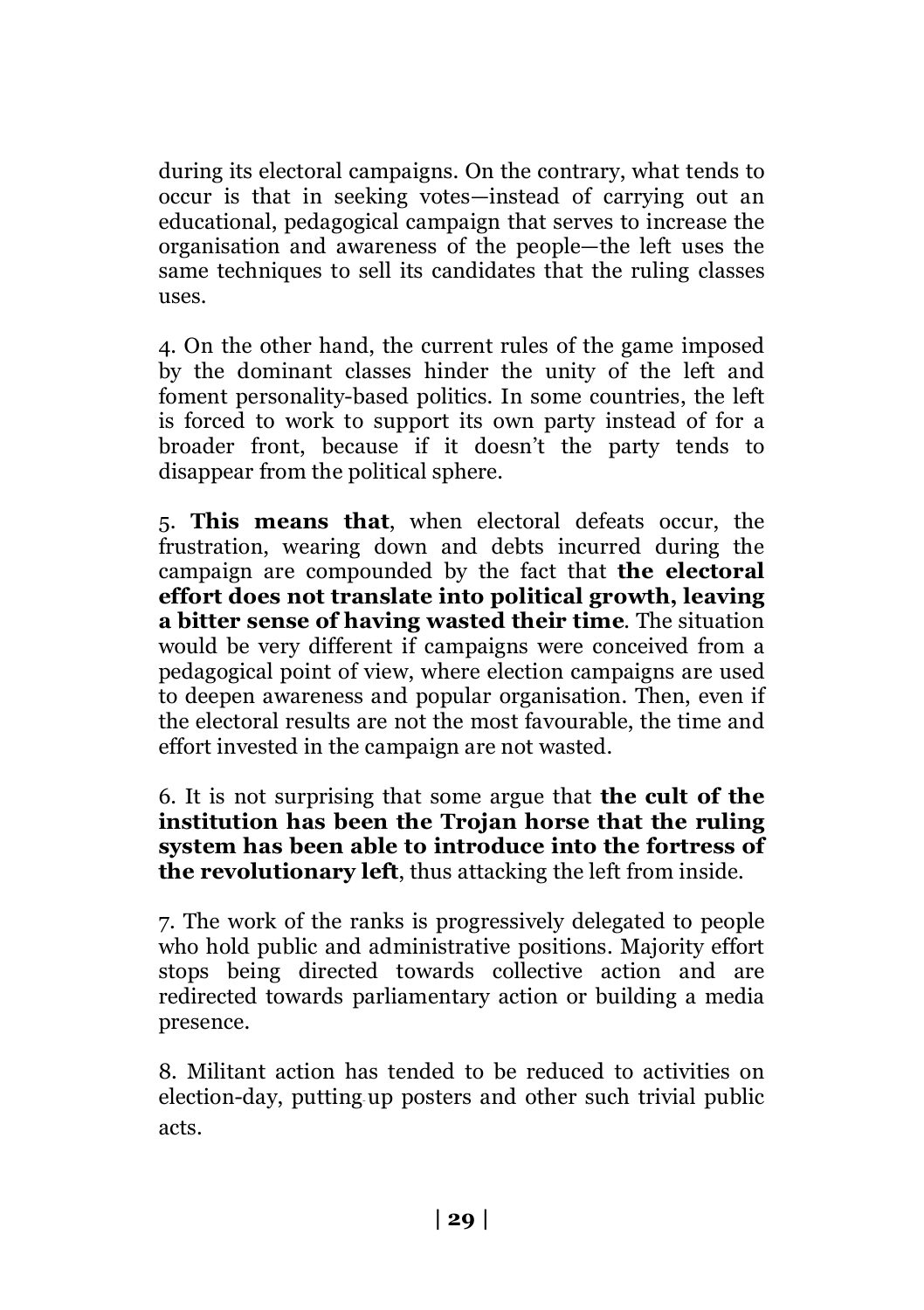9. And, even worse, **party financing is increasingly relying on the participation of party cadres in state institutions**: parliament, local government, election boards, etc., **with all that this entails, in terms of dependency and undue pressure**.

10. The political activity of the left cannot be reduced to the conquest of institutions; it must be directed towards changing those institutions in order to be able to transform reality. A new balance of forces must be created so that the necessary changes can be implemented. We have to understand that we cannot build a political force without building a social force.

11. At the same time, we must also avoid "partyising" all initiatives and the social movements we relate to; on the contrary, effort must be made to bring together their practices into a single political project.

12. Additionally, the party left **has had a hard time adjusting to the new realities**. On many occasions it has remained firmly locked into rigid conceptual frameworks that prevents it from appreciating the potentiality of the new social subjects, exclusively focusing efforts on forces that have traditionally mobilised, such as trade unions, that today are much weaker due to a variety of factors.

13. Lastly, one of the greatest difficulties for the party left regarding work with the social left has been **the viewpoint that sees social movements as conveyor belts for the party**. The leadership of the movement, positions in leadership bodies, the platform of struggle, that is everything, is decided by party leaders and only afterwards is the line of march taken to the social movement in question, without allowing them to participate in the process of deciding the matters that affect them directly.

14. Summing up, in order for **the party left to develop strong bonds with the social left, the party left must**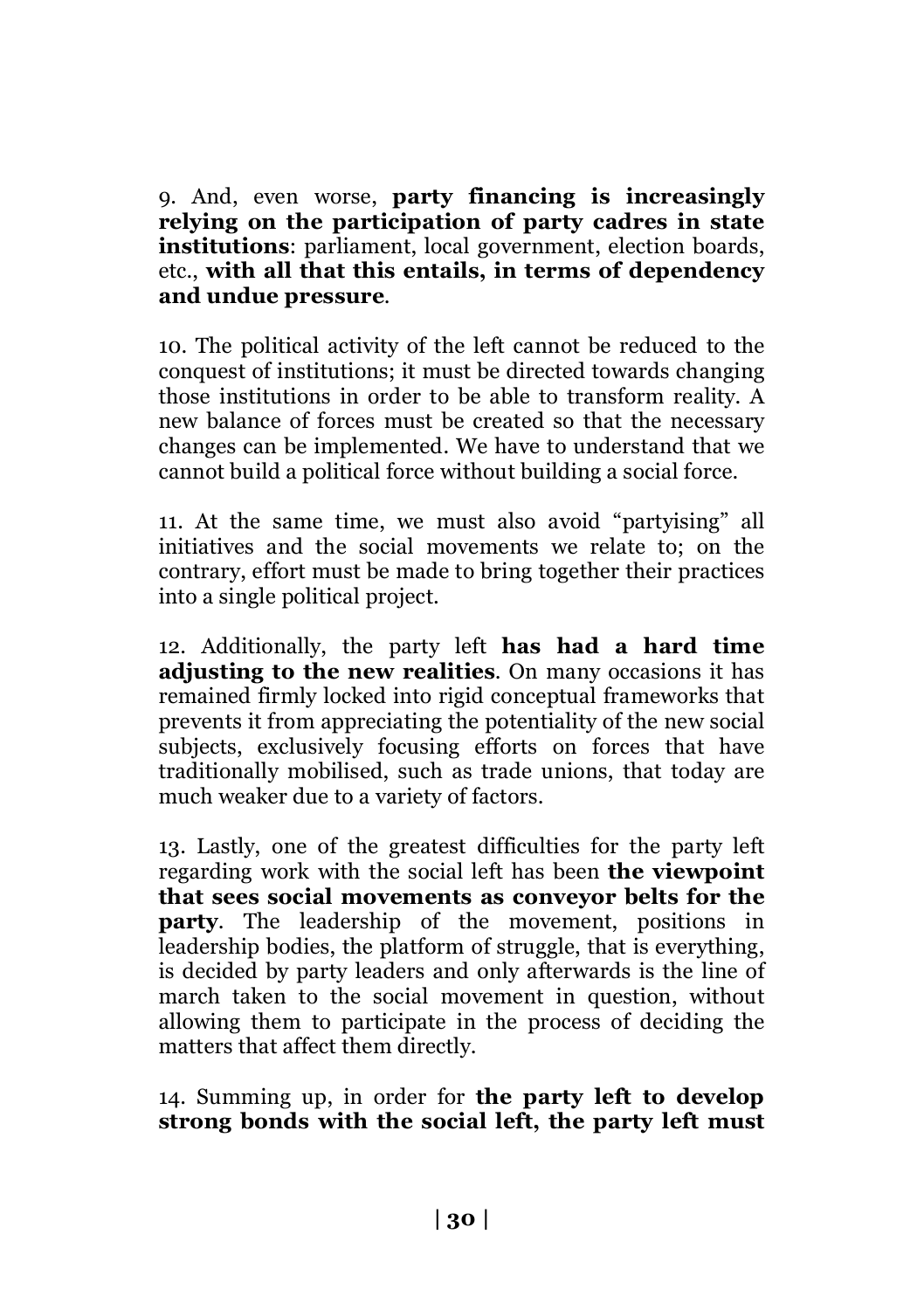**renew itself ideologically, change its political culture and work methods**, and incorporate into its arsenal the innovative forms of struggle and resistance utilised by the social left.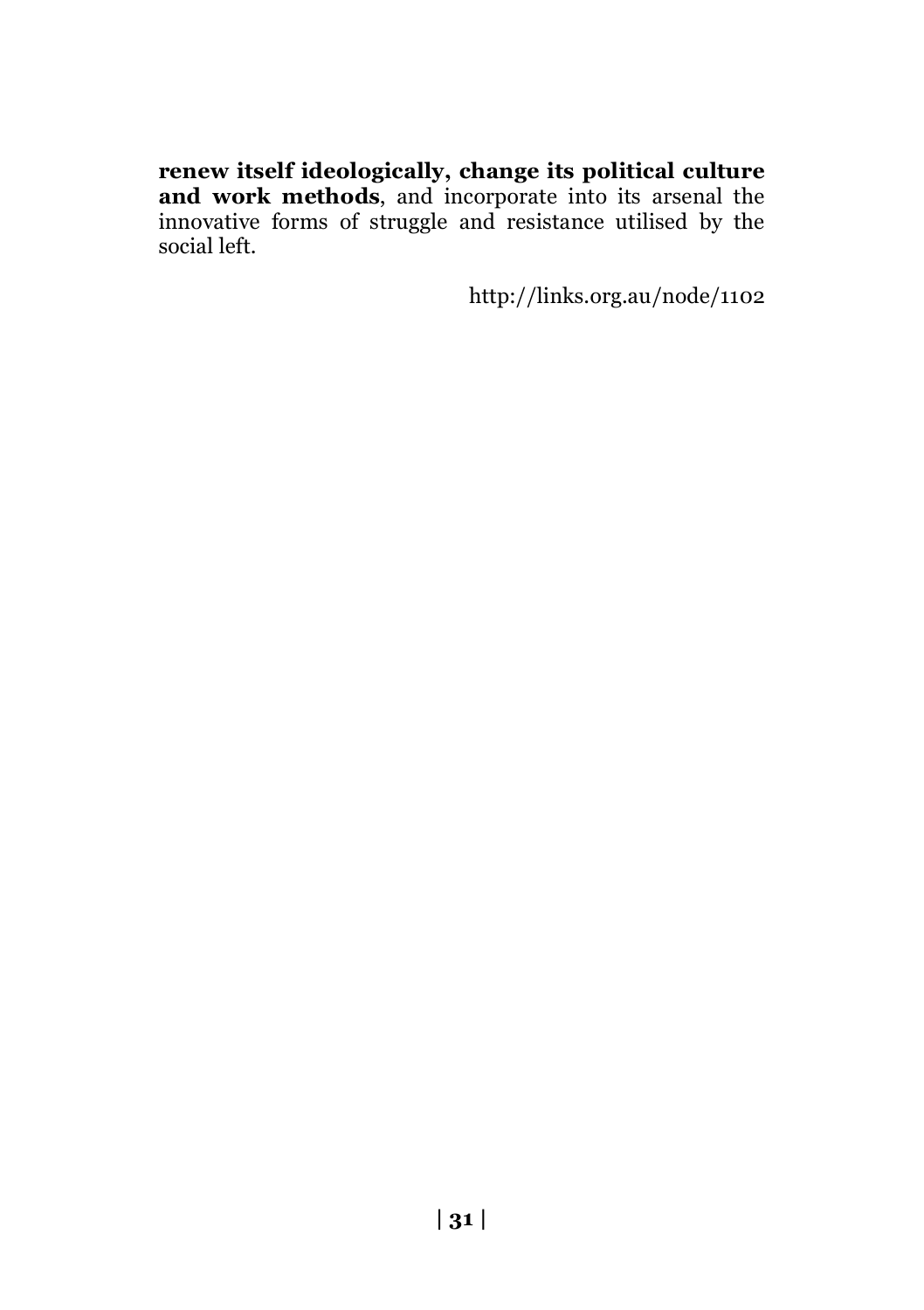## **Respect differences and be flexible in regards to activism**

1. Among the left, there continues to be a difficulty to work together while respecting differences. In the past, the tendency of political organisations, especially parties that selfdeclare themselves as parties of the working class, was always towards homogenising the social base within which they carried out political work. If this attitude was once justified due to the past identity and homogeneity of the working class, today it is anachronistic when confronted with a working class that is quite differentiated, and with the emergence of a diversity of new social actors. Today, we increasingly have to deal with a unity based on diversity, on respect for ethnic and cultural differences, for gender and for the sense of belonging of specific collectives.

2. It is necessary to try **channeling commitments to activism by starting with the actual potential of each sector, and even of each person, that is willing to commit itself to the struggle**, without seeking to homogenise these actors. It is important to have a special sensibility towards finding all those points of agreement that can allow for the emergence of a common platform of struggle.

3. This respect for differences should also reflect itself in our discourse. We must break with the old style of attempting to take a uniform message to people with very different interests.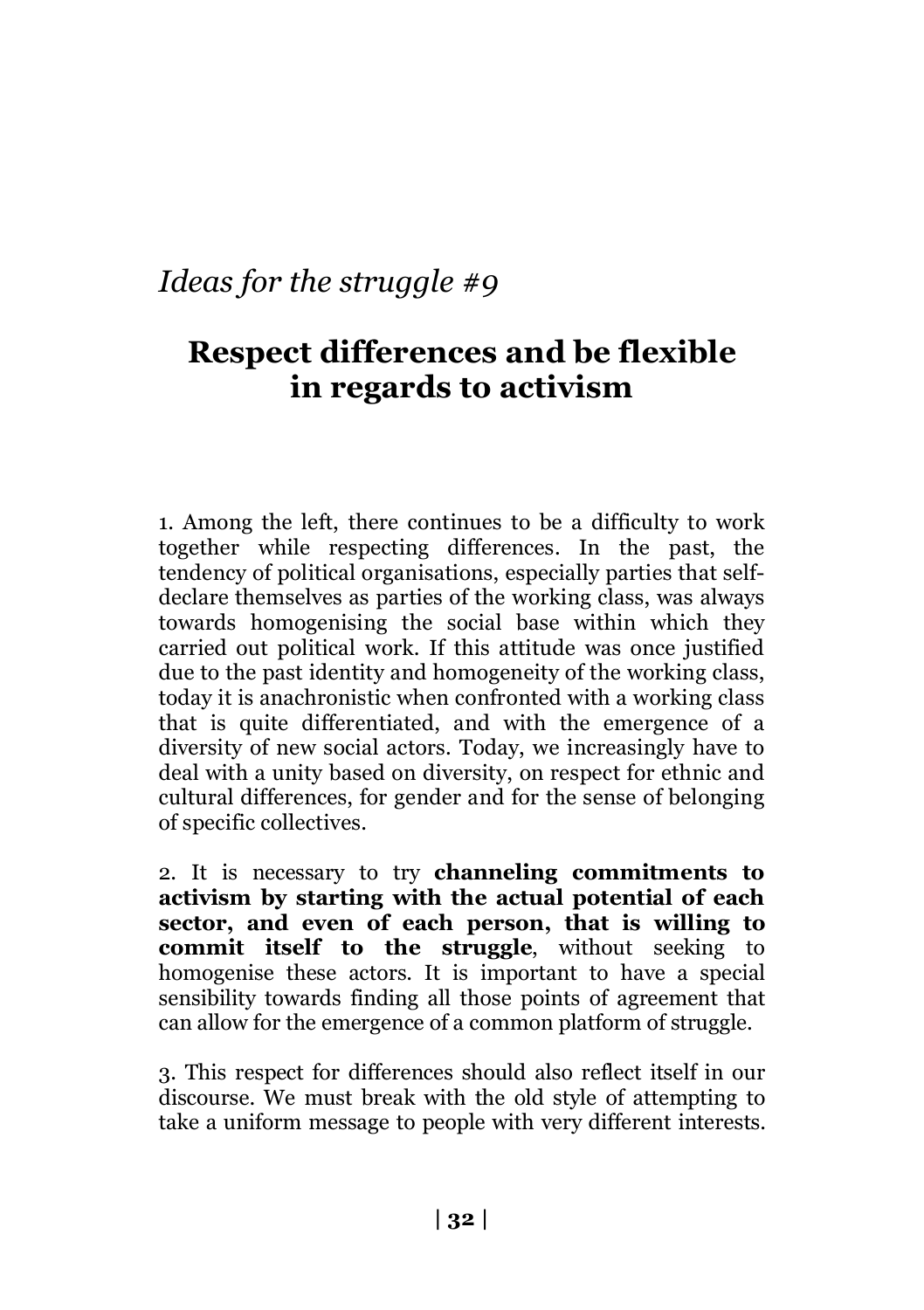We cannot think of them as an amorphous mass; what exists are individuals, men and women who live in different places, who do different things and who are under different ideological influences; **the message has to adopt flexible forms in order to be able to reach these real men and women**.

4. When all our speeches and messages are cut from the same cloth and are transmitted in the same manner and with the same words, pronounced in the same tone and through the same megaphone, and when the years go by and the posters and slogans don't change, **our words lose their value**. They can no longer win the imaginations of anyone.

5. We have to individualise the message, but without losing sight of the common objectives.

6. We believe that the issue of respect for differences can help shed light on the issue of the crisis of activism. Furthermore, everyone knows that over the last few years, a fairly generalised crisis of activism has occurred, not only among left parties but also in the social movements and grassroots communities influenced by liberation theology, something that is not removed from the changes that the world has suffered. Nevertheless, in many of our countries, together with this crisis of activism, we have witnessed a parallel increase in the influence of the left in society, and an increase of progressive sentiments among popular sectors.

7. This leads us to the conclusion that one of the factors present in the origins of this crisis is the type of demands placed upon people in order for them to be able to involve themselves in organised political activity. We have to examine whether the left has been able to **open up avenues for activism** and help nurture that growing progressive sentiment in society, because not all people have the same activist vocation nor do they all feel inclined to be active on a permanent level. This fluctuates a lot depending on the political climate at the time. To ignore this, and **demand a**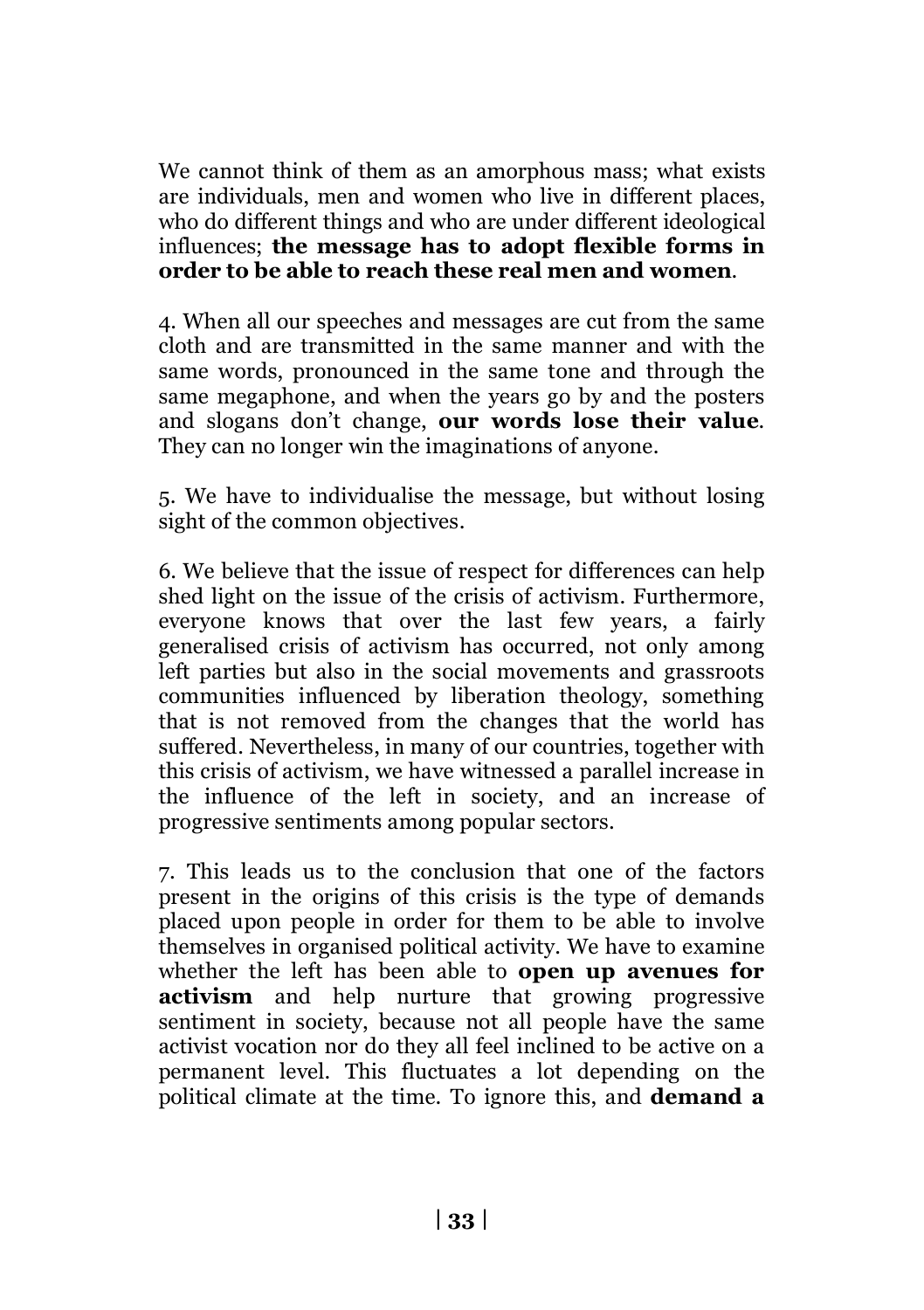#### **uniform level of activism, is self-limiting and weakens the political organisation**.

8. For example, there are those who are willing to be active over a specific issue: health, education, culture, and not within a local branch in their workplace or community. There are others who only feel the need to be active at certain junctures (elections, etc.) but are not willing to do so all year round, even though during key moments of the political struggle you can always count on them to be there, and in their daily lives they are promoting the project and values of the left.

9. **To try and pigeonhole people who are willing to be active into a single norm**, based on 24-hours-a-day/sevendays-a-week level of activism which is the same for everyone, **means excluding all these potential militants**.

10. We have to create a type of organisation that can house the widest range of militants, allowing for diverse levels of membership. **Organic structures have to abandon their rigidity and become more flexible in order to make the most of the different levels of activist commitment**, without establishing a hierarchy between these different levels.

11. In order to facilitate the different levels of activism, it is necessary to adapt the structures and grassroots units of the organisation in order to suit the character of the surroundings in which their political activist is carried out.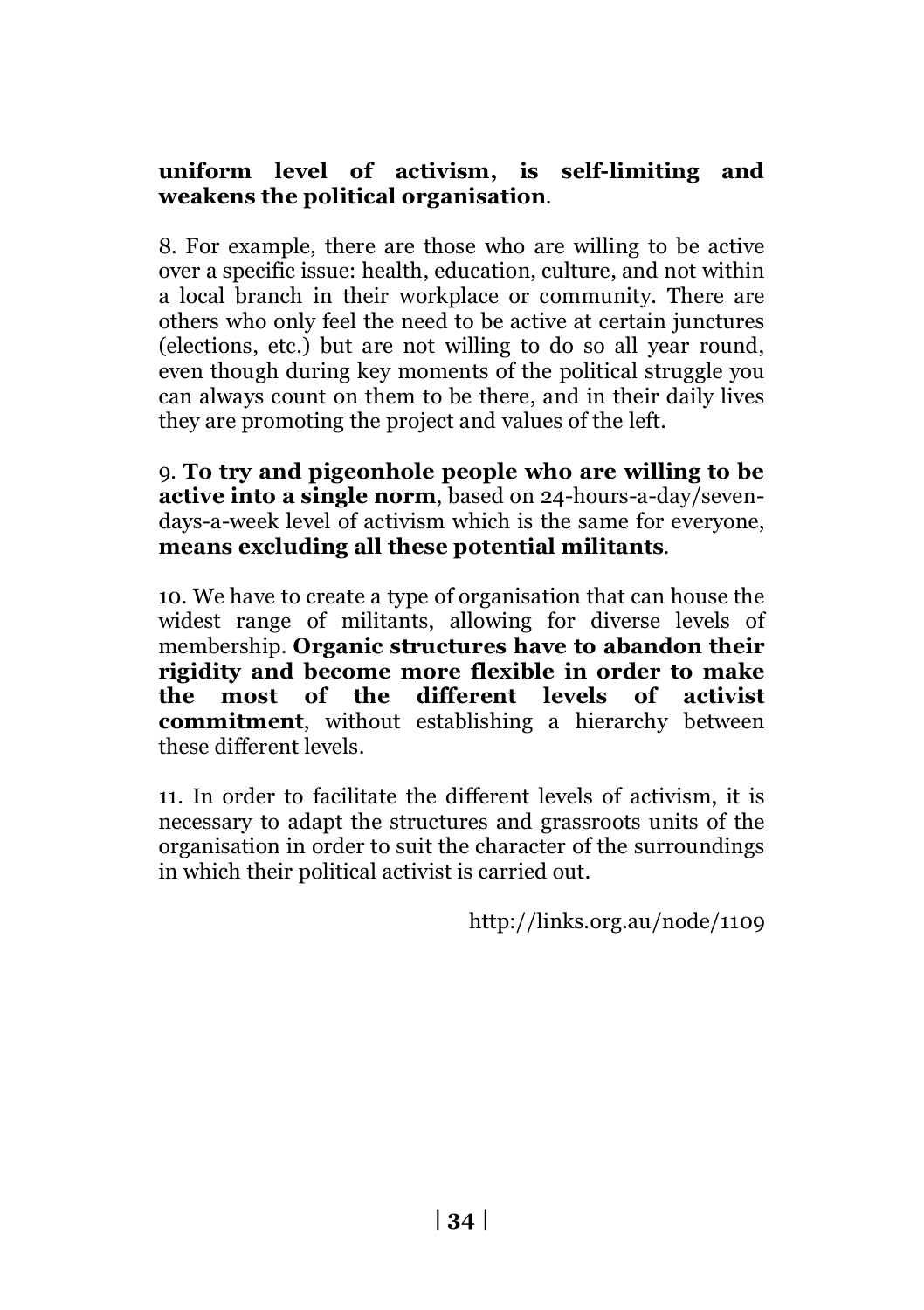# **A strategy for building unity**

1. I have previously referred to the necessity of building unity among all left forces and actors in order to be able to group a broad anti-neoliberal bloc around them. Nevertheless**, I do not think that this objective can be achieved in a voluntarist manner**, creating coordinating bodies from above that end up as simple sums of acronyms.

2. **I believe that this unity can emerge through concrete struggles for common objectives**. And that is why I think that we can help create better conditions for this unity if we put into practice a new strategy of anti-capitalist struggle.

3. We are talking about a strategy that takes into consideration the important social, political, economic and cultural transformations that have occurred across the world in the last period. One that understands that the new forms of capitalist domination go far beyond the economic and state sphere and have infiltrated into all the interstices of society, fundamentally through the mass media which has indiscriminately invaded the homes of all social sectors, and in doing so changed the conditions of struggle.

4. **Today, more than ever, we have to confront not only the dominant classes' apparatuses of political coercion but also the mechanisms and institutions present in civil society that generate a popular**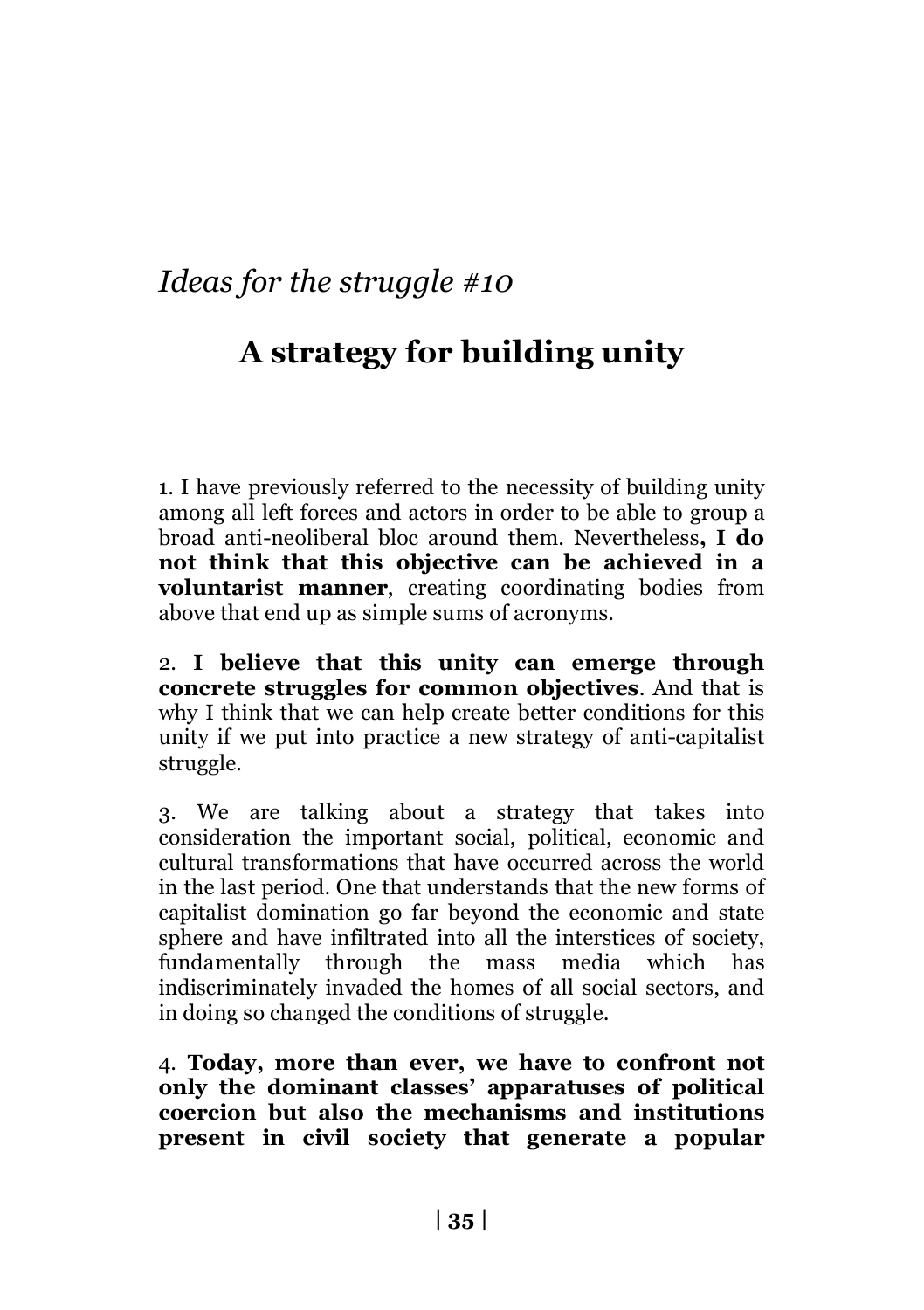**acceptance of the capitalist social order**. These tend to achieve a significant hegemony over important popular sectors, a cultural leadership over society; they have the capacity to ideologically subordinate the dominated classes. As has already been said, propaganda is to bourgeois democracy what the truncheon is to the totalitarian state.

5. Our challenge therefore is to elaborate a revolutionary strategy within the conditions of a bourgeois democracy that enjoys a level of acceptance by an important part of the popular sectors which allows it to maintain itself without having to recur to repression; what's more, we have to take as our starting point the recognition that large parts of popular sectors accept as good coin the capitalist leadership of the process.

6. For this reason, simple propaganda about an alternative society is not enough. The greater complexity that domination has assumed, the presence of important extra-state factors that produce and reproduce the current popular fragmentation and that attempt to delegitimise the thought and project of the left in the eyes of the public, **means that we must demonstrate in our practice that which we preach**.

7. To do so, **we must develop a process of popular construction opposed to capitalism** in the territories and spaces won by the left, **that seeks to break with the profit logic and the relations this imposes, and tries to instill solidarity-based humanist logics**.

8. We must promote struggles that are not reduced to simple economic demands – although they must necessarily be included – but that advance in the development of a more global, social project that encourages authentic levels of power from the grassroots.

9. What we are dealing with is the construction of experiences in popular democracy that are tangibly superior to bourgeois democracy. For example, the elaboration of a project for a humanist and solidarity-based city in a local government,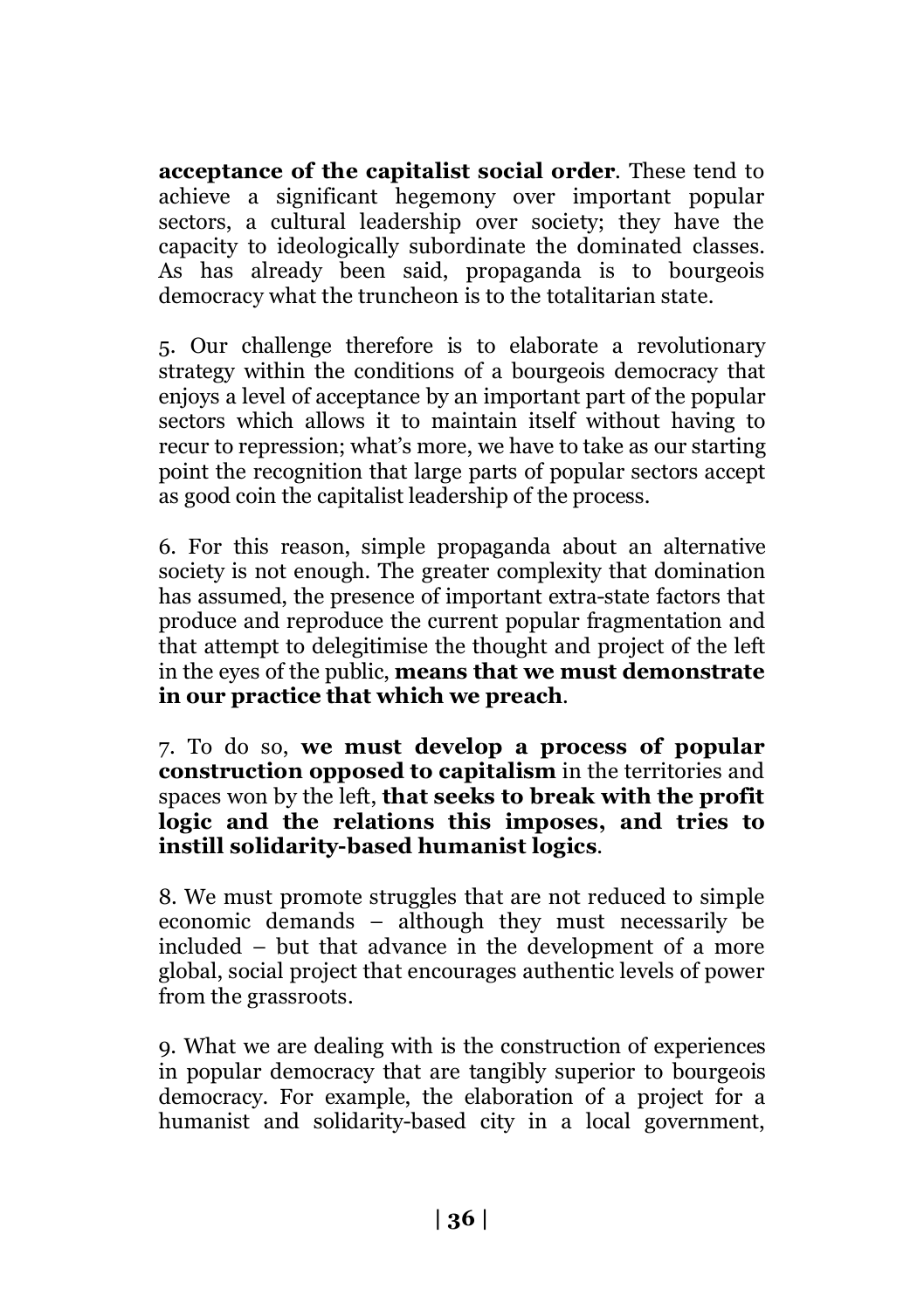promoting diverse spaces for participation that allow local residents to transform themselves into active members of their community. Or the construction of a pole of rural settlements where peasants can establish diverse forms of collaboration among themselves, not only in agricultural production, but also in industrialisation and commercialisation of their products, in the education of their children and the formation of their cadre according to a model that foreshadows the new society. Or the building of a student federation that defends the democratic participation of students in the running of a university committed to society. Or the construction of a trade union confederation that puts an end to bureaucratic leadership separated from the grassroots, that defends a social-political unionism, that overcomes simple economism, and that proposes as its objective an active insertion in the struggle for social transformation.

10. A strategy of this type can enormously facilitate the cohering of all the sectors of the left, both those that are members of parties as well as social movement activists, because it involves a different type of call to action. **In order to be active, one does not necessarily have to become a member of a party, a mass organisation, a movement; one can be active simply by participating in putting into practice the project of an alternative model**.

11. More than just a propagandised utopia that is sterilely introduced into the minds of men and women in a passive manner, as enlightened education without any practice in concrete construction, we are dealing with the construction of popular democratic reference points which, given they reflect different practices, tend to attract new sectors.

12. Moreover, it is only through these practices that many people begin to understand why it is that in order to expand their humanist and solidarity-based projects it is necessary to put an end to the capitalist system that, with its logic of profit, raises enormous hurdles to any type of alternative model.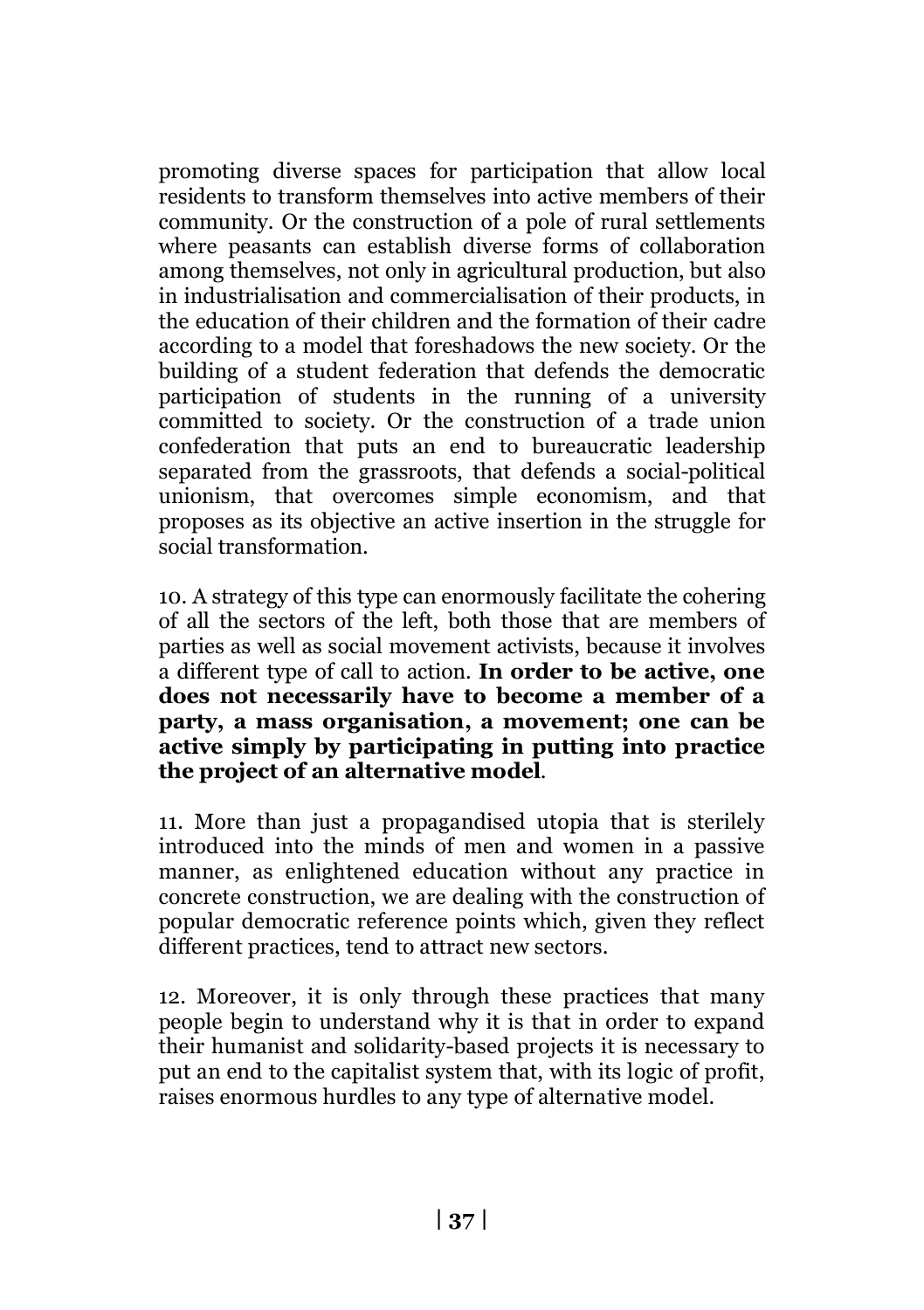13. It is therefore an urgent priority to put an end to the "tactics" of shortcuts, of conjuncturalism, and thread together a practice centred on the promotion of democratic struggles from the grassroots; in the local construction of forms of power and popular democracy; that allow us to define the meaning and timing of electoral struggle, and other forms of struggle. Otherwise, these practices will not overcome the long string of immediatism that we have encountered over the last years.

14. But it is also urgent that we overcome grassrootism, localism, apoliticism, corporativism, that limit the struggle of the popular sectors to trade union horizons or economic struggles.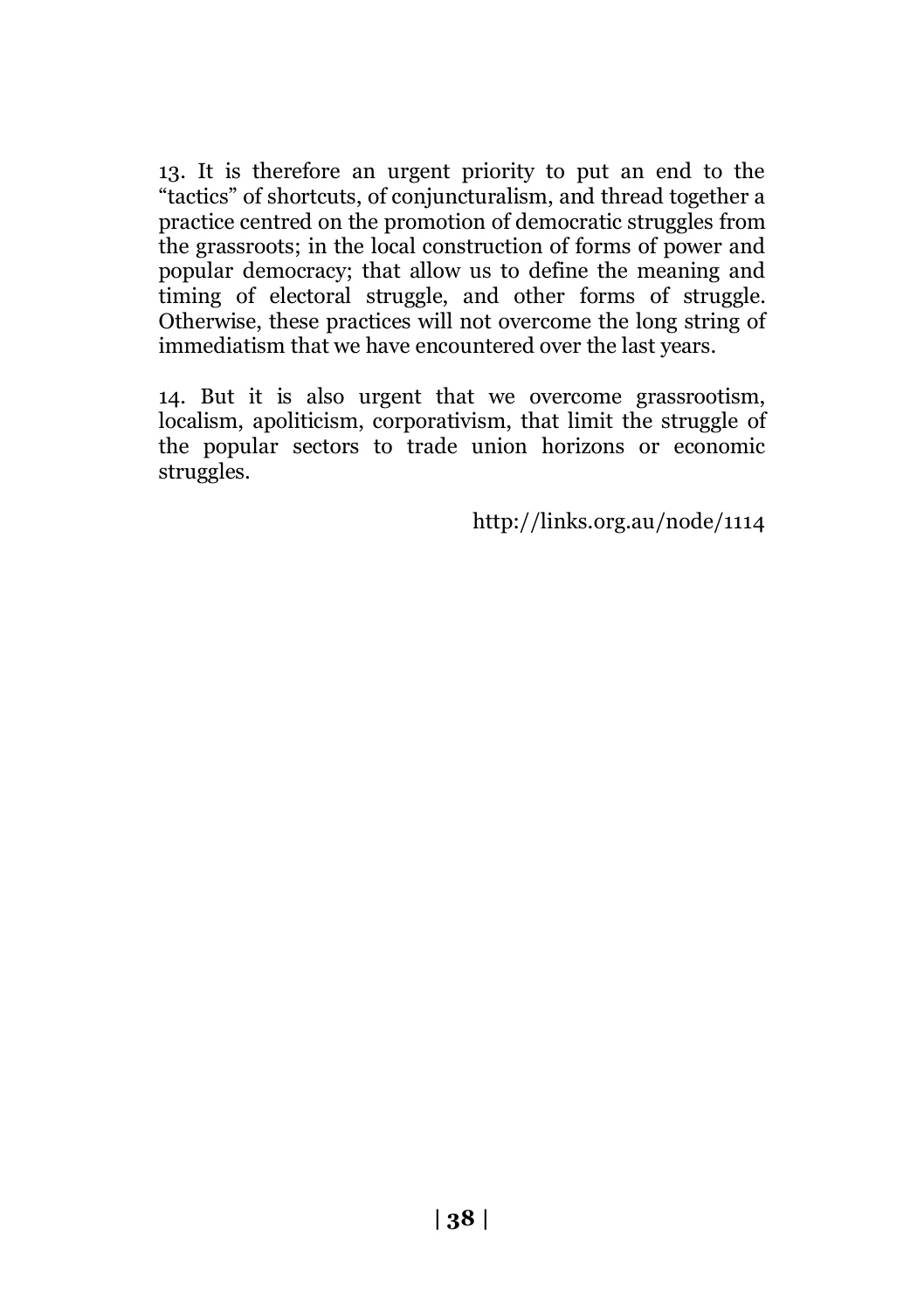# **Popular consultations: spaces that allow for the convergence of different forces**

1. I have previously argued the case for the need to create a large social bloc against neoliberalism that can unite all those affected by the system. To achieve this, it is fundamental that **we create spaces that allow for the convergence** of specific anti-neoliberal struggles where, safeguarding the specific characteristics of each political or social actor, **common tasks can be taken up that aid in strengthening the struggle**.

2. In this respect, I think that **popular consultations or plebiscites** are very interesting spaces. **These can allow us to mobilise behind a single concrete task** of convincing—undertaking door‑to‑door popular education—a large number of people and youth who are beginning to awaken to politics, who want to contribute to a better world, who very often don't know how to do it, and **who are not willing to be active in the traditional way, because many of them reject politics and politicians**.

3. Moreover, this concrete door-to-door work **leads towards having to directly relate to poor popular sectors and their arduous living conditions**. Many can be radicalised by coming into contact with so much poverty.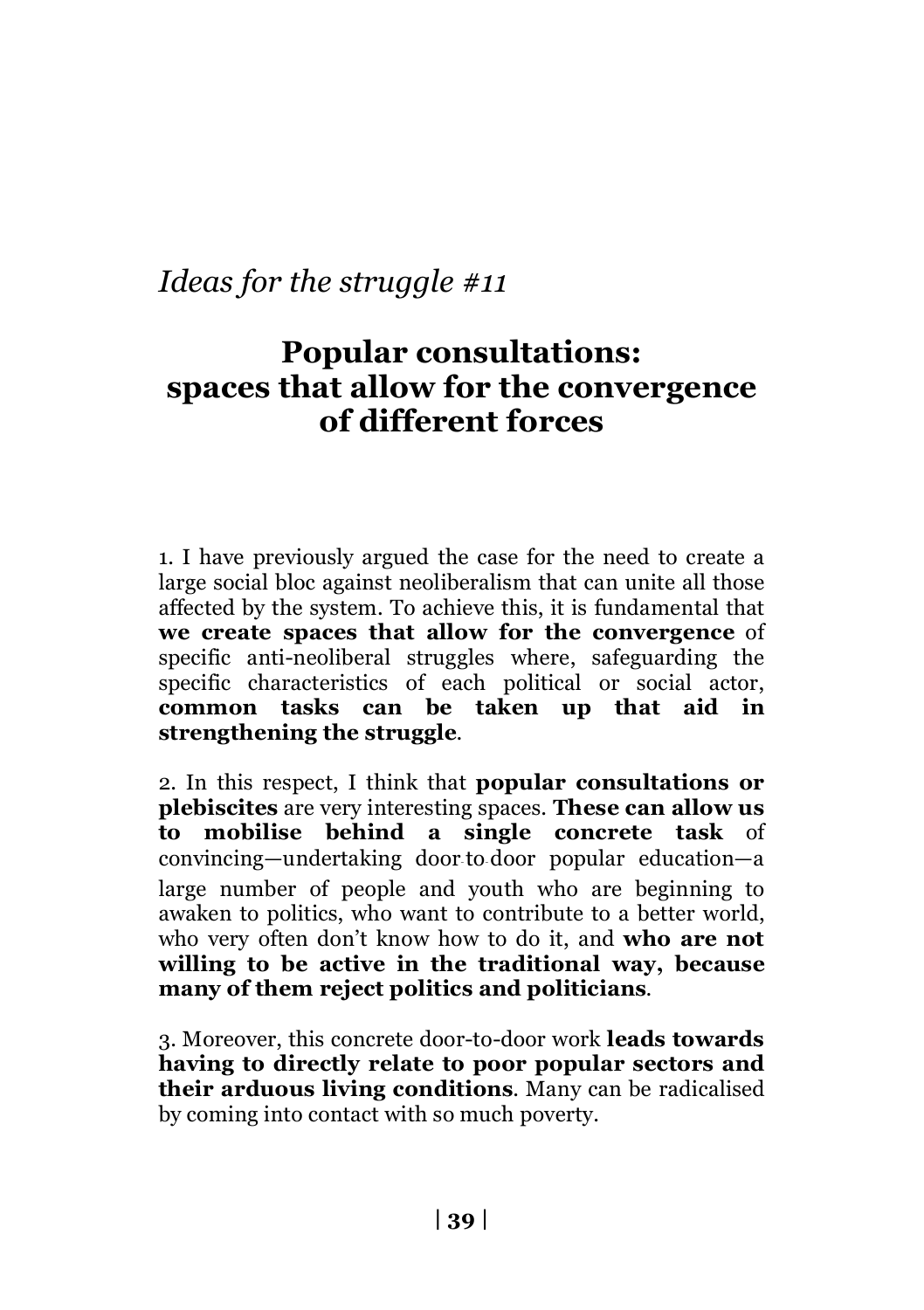4. A recent example of this was the referendum held in Uruguay on December 8, 2003, to decide whether to repeal or ratify a law supporting the partnership of the state oil company ANCAP—that has held a monopoly over oil since its foundation in 1931—with foreign private capital. The new company was to be managed and run by the foreign partner.

5. The vote to reject the privatisation of the state oil company won be a wide margin (62.02% of the vote), and by a bigger percentage than was foreseen in the polls leading up to the vote (50.2%).

6. The law had been approved in 2002. Having proven that irregularities were committed by the new managers of ANCAP, the left-wing political coalition, Frente Amplio (Broad Front), and allied social and union organisations decided to promote a campaign to collect signatures in support of a referendum against the law. Around 700,000 signatures were required.

7. In the midst of the petition campaign, the financial crisis of mid-2002 occurred, the value of the dollar doubled within days, some people lost their life savings, many bank accounts were frozen, there were massive company closures and unemployment surpassed the historic high of 13%, rising to 20%, something unbearable for a country like Uruguay. Social discontent increased. The possibility of **turning the popular consultation into a symbolic act of rejection of the government's policies** allowed the campaign to grow, gain strength and motivate people.

8. Even though the mass media was totally hostile and tried to ignore the existence of the initiative, the house-to-house campaign across the country to collect signatures was more powerful than the media blockade. **The strong point of the campaign, once again, was the work done in the grassroots, shoulder to shoulder, talking with people in their homes and using modest local radio stations that supported the cause**.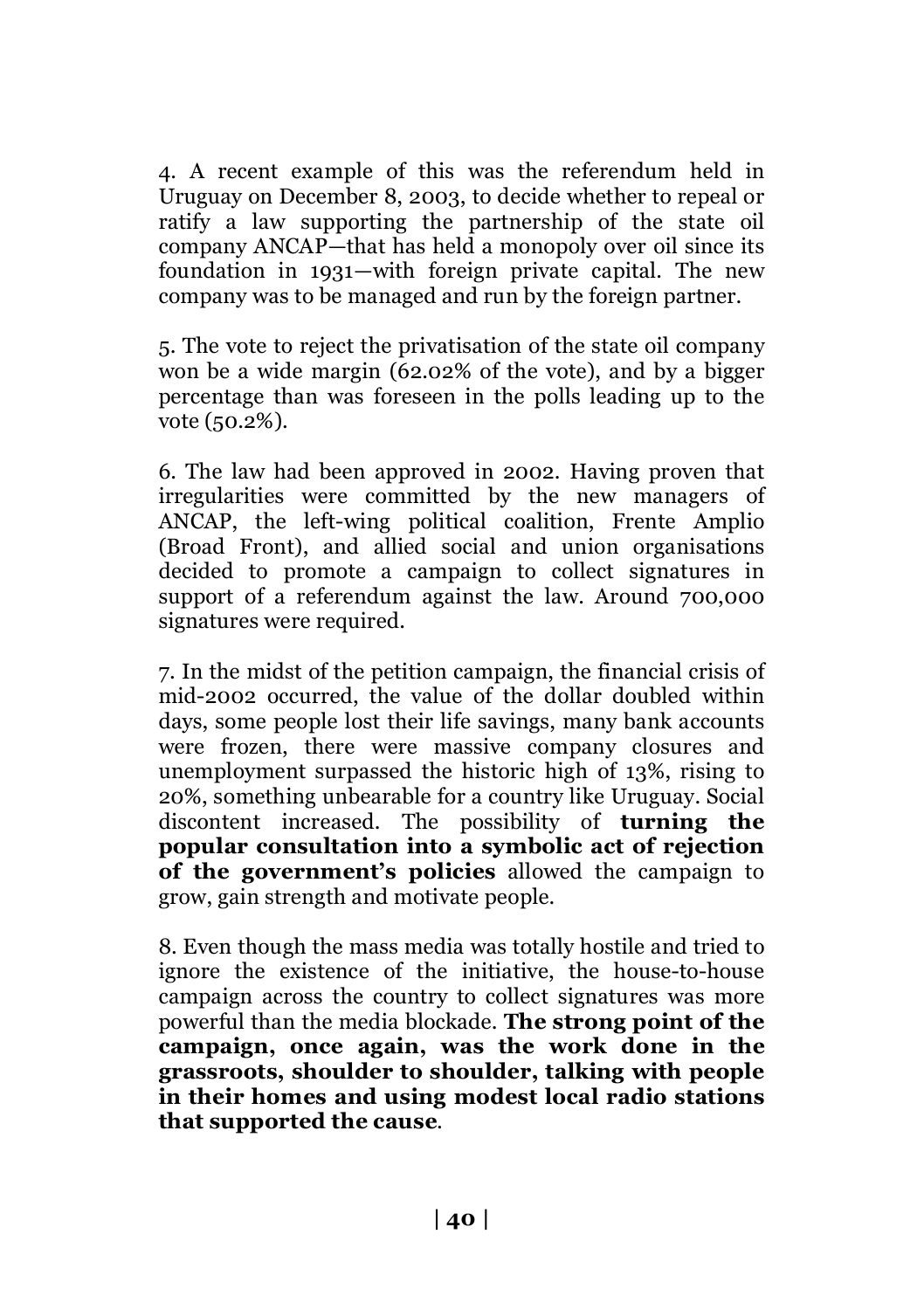9. The initial weight of the campaign was shouldered more by the social organisations than the political instrument [party], which was somewhat hampered by its initial hesitations. But when Frente Amplio joined the campaign, it once again demonstrated its clarity in the debates and the great potential of neighbourhood, unionist and propagandistic activism.

10. The initiative was supported by all the tendencies in the union confederation, PIT-CNT, the FUCVAM, the Federación Unitaria de Cooperativas de Ayuda Mutua (Unitary Federation of Mutual Aid Cooperatives), which carried out an important mass mobilisation across the whole country, and the student movement (FEUU) also joined the campaign, although with little force.

11. The right wing took the initiative to start with, even covering the walls of Montevideo with slogans attacking Tabaré Vasquez, then FA presidential candidate, and supporting the law. Within weeks, thousands of walls were recovered and the right disappeared off the streets. From that moment on (August-September, 2003) fractures began to appear in the traditional parties: the Partido Nacional mayor from Paysandú (a large city on the border with Argentina, a former industrial centre, today in ruins) declared himself in support of abolishing the law. The same occurred with many local leaders from outside the capital and some mid-level national leaders.

12. Although the right found it hard to accept, an electoral triumph of this sort and by such a wide margin was a sign, perhaps limited but an eloquent one, of what was to come in the presidential elections set for the end of 2004.

13. Another example, if we focus on recent ones, is the consultation over the Free Trade Area of the Americas (FTAA) held in Argentina in November 2003, where more than 2 million votes were cast. It was organised by the Autoconvocatoria NO al ALCA (Self-initiated No to FTAA), a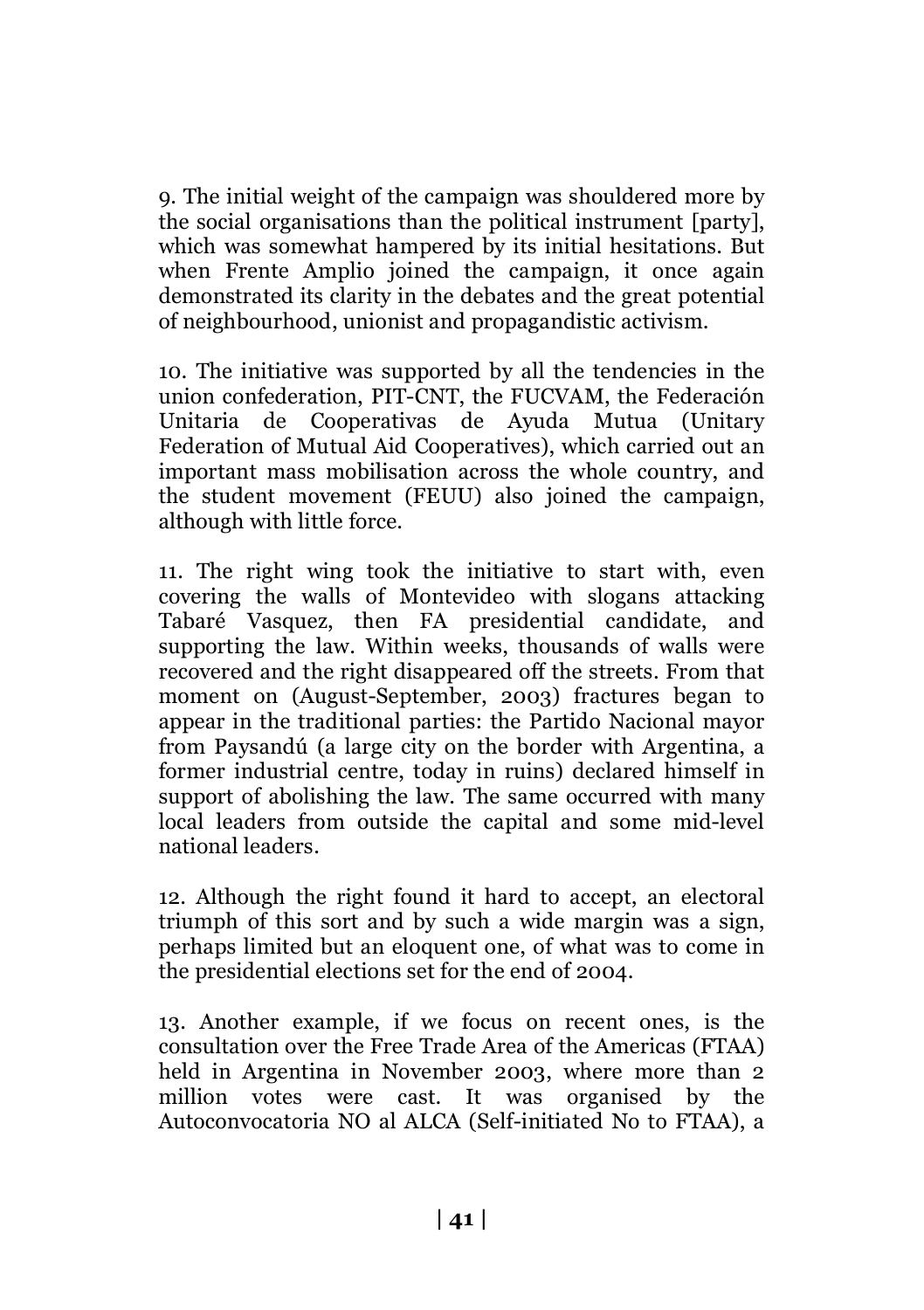diverse and large space that brought together a growing number of movements and union, professionals, women, farmers, enviromentalists, religious, human rights, political, neighbourhood, cooperative and business organisations.

14. **Even when these consultations lack legal backing, they can have important political effects**. Proof of this was the declaration made by Argentina's then head of cabinet, Alberto Fernández, who stated that the result of the consultation should be taken into consideration by the government at the time of making a decisions concerning the FTAA.

15. On the other hand, this experience allowed thousands of activists from different backgrounds to work together in carrying out the popular consultation. The participation within this large and diverse space is what enabled the proposal to reach out to different popular sectors that are usually separated among themselves, both geographically and socially.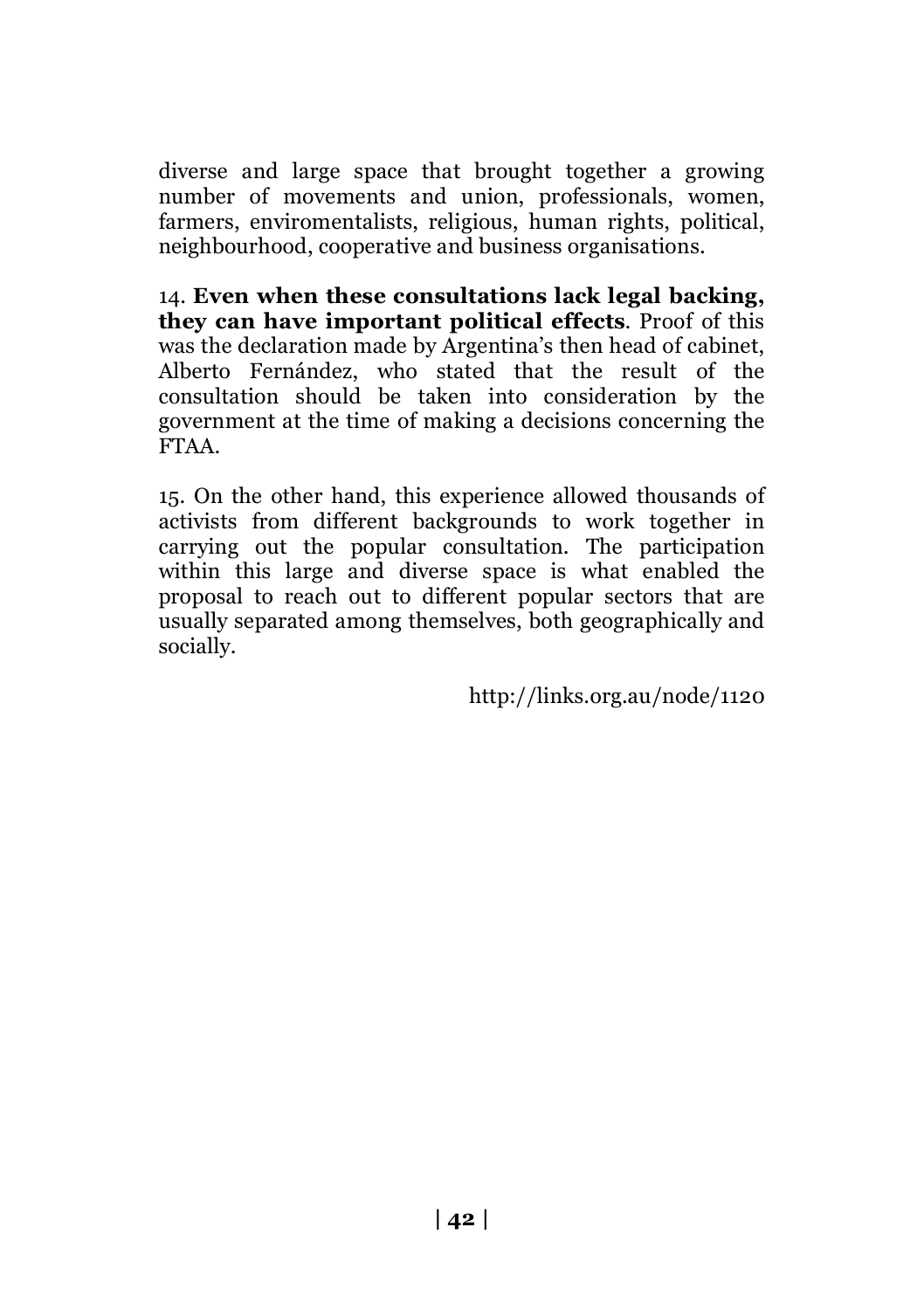# **Don't confuse desires with reality**

1. Unfortunately, there tends to be a lot of subjectivism in our analysis of the political situation. What tends to occur is that leaders, driven by their revolutionary passion, tend to **confuse desires with reality**. An objective evaluation of the situation is not carried out, the enemy tends to be underestimated and, on the other hand, one's own potential is overestimated

2. Moreover, leaders tend to c**onfuse the mood of the most radical activists with the mood of the grassroots popular sectors**. There exists a tendency in more than a few political leaderships to make generalisations about the mood of the masses simply based on their own personal experiences, whether it is in the region they are in or the social sector they are active in, or their guerrilla front, or, in the most general sense, based on the perception of those around them, who are always the most radicalised sectors.

3. **Those that work with the most radicalised sectors will have a different vision of the country compared to those that carry out their political activities among the least political sectors**. Revolutionary cadre who work in a militant popular neighbourhood won't have the same vision of the country as those that are active in middle-class sectors.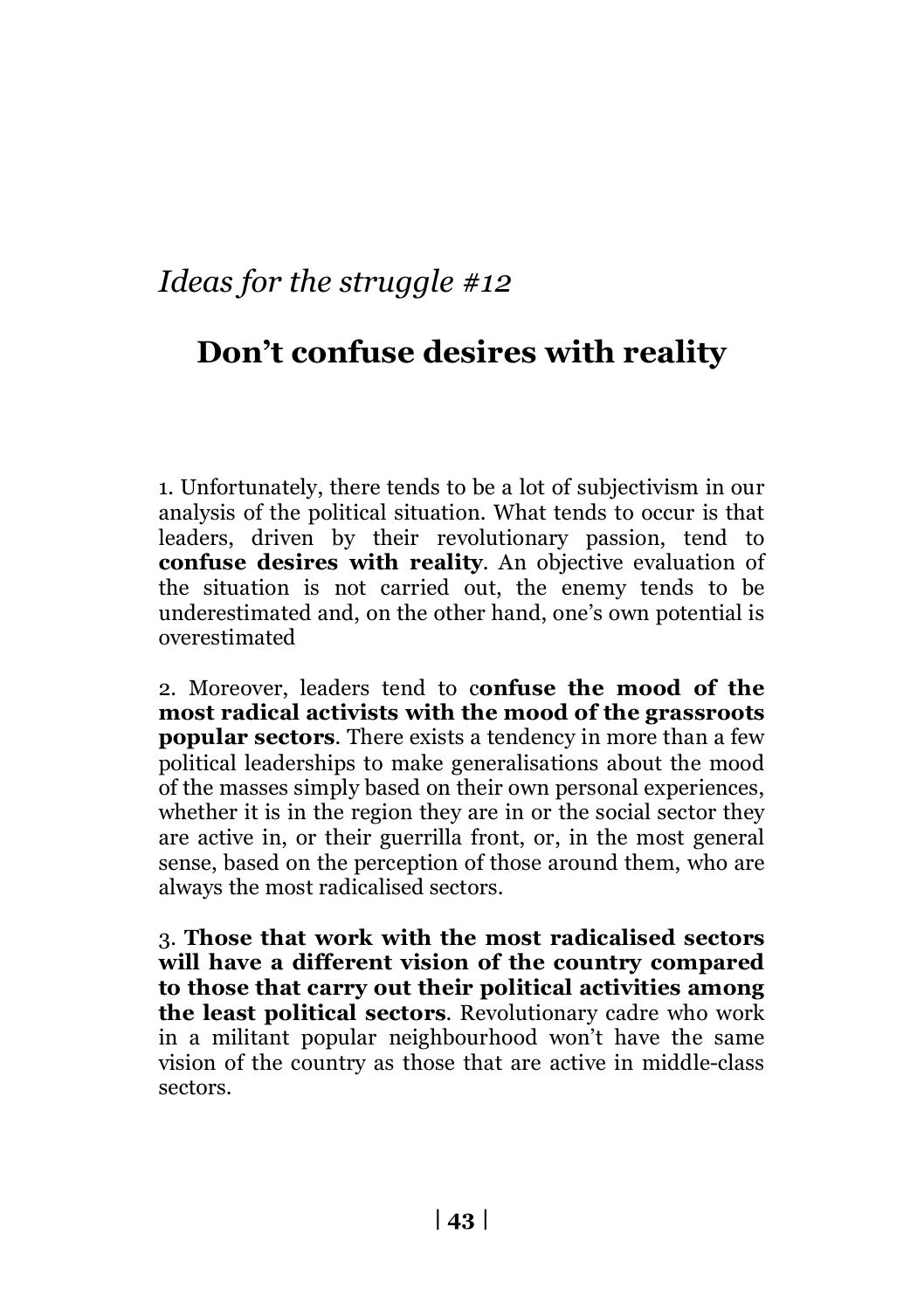4. The same thing occurs in countries where both war zones and political spaces exist. The guerrillas who face real confrontations with the enemy, and who have been able to win control of certain zones thanks to their military victories, tend to believe that the revolutionary process is more advanced than militants who work in legal political spaces in the large urban centres, where the ideological power and military control of the regime is still very large.

5. The only guarantee for not committing these errors is assuring that leaders are capable of evaluating the situation not on the basis of their mood, but rather taking as their starting point the the mood of the bulk of the people, the mood of the enemy and the international reality. Once this evaluation is carried out, it is necessary to come up with proposals that allow us to take advantage of the situation as a whole.

6. It would seem to be a truism to say that **it is important for the top leaders to learn to listen**. We believe that this is fundamental. Nevertheless, what occurs is that some leaders are so impregnated by preconceived ideas regarding the current state of affairs, of how things are, of what can be done and what can't be done, that **in their contact with intermediary leaders and the grassroots, they tend more towards transmitting their vision of things than informing themselves about the actual mood of the people**.

7. What therefore can occur is that, when one has to make an analysis of the situation, errors occur, not so much due to the lack of information, but because, despite information having been transmitted correctly and in a timely manner by the ranks, it has not been assimilated by the leadership.

8. But it is also important that the ranks and middle layers of leaders be objective in providing information. Sometimes they can misinform rather than inform by providing, for example, inflated numbers for certain mobilisations or actions.